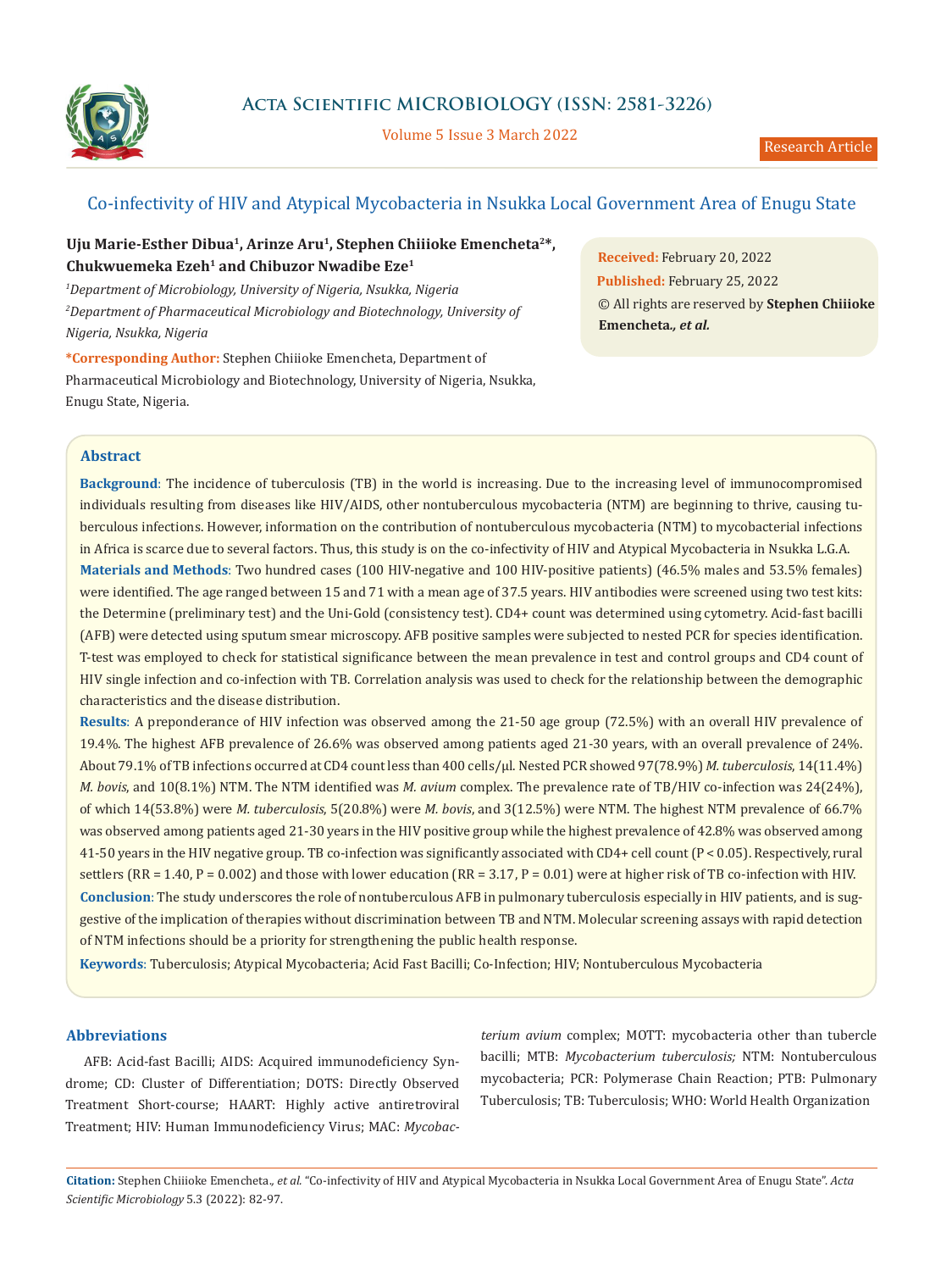#### **Introduction**

Tuberculosis (TB) is an infectious disease that primarily affects the lungs causing pulmonary tuberculosis but can also affect the meninges, intestine, bones, lymph nodes, skin, and other tissues of the body. Worldwide, tuberculosis causes 2.9 million deaths annually [1]. An estimated two billion persons are currently infected with *Mycobacterium tuberculosis* and other *Mycobacterium* species. The rates of increase are even greater in developing countries, primarily because of increased immigration of people from regions of high endemicity, declining socio-economic conditions in densely populated cities, and the increasing number of the human immunodeficiency virus (HIV) infected individuals [2]. The total number of tuberculosis cases in the world is increasing and the HIV epidemic is implicated for this increased incidence. An estimated three million persons with tuberculosis worldwide also have AIDS. Over 125 *Mycobacterium* species have been characterized and identified [3]. There are numerous species of *Mycobacterium* and because of recently developed molecular methods, more are being recognized [4], although regional variation in species isolation has been shown [3]. Historically *M. tuberculosis* and *M. leprae* have caused the preponderance of human disease. However, in recent years, other mycobacteria have become more widely appreciated as potential pathogens. Most other mycobacteria are present in the environment as saprophytes. These organisms in the past have been called atypical mycobacteria, the term first coined by Pinner [5] but species have been described with different nomenclatures such as anonymous, nontuberculous mycobacteria (NTM), environmental, opportunistic, and mycobacteria other than tubercle bacilli (MOTT). While there has not been an international consensus on the nomenclature, the American Thoracic Society (ATS) has endorsed the name NTM [6]. The frequency of pulmonary disease from nontuberculous mycobacteria (NTM) is reportedly on the rise in Europe, North America, Asia, and Southern Africa [7]. In sub-Saharan Africa, information on the extent of the burden of pulmonary disease from nontuberculous mycobacteria (NTM) is lacking due to limitations in tools for mycobacterial species identification. However, studies conducted as far back as the late 1950s and early 1960s using traditional tools for identifying mycobacterial groups based on certain characteristics like the speed of growth and morphology, have reported the isolation of NTM from both tuberculosis patients and the general public in some African countries including Nigeria [8,9]. They have been increasingly recognized to cause pulmonary and non-pulmonary infections [5], which is in part explained by the

increase in the number of susceptible/immunocompromised individuals such as those suffering from acquired immunodeficiency syndrome (AIDS) and is also due to better recognition of their role through more sensitive and specific techniques). *Mycobacterium* infections are frequent opportunistic pathogens associated with the acquired immunodeficiency syndrome (AIDS). Its relative virulence and potential for person-to-person transmission distinguish *Mycobacterium tuberculosis*. Persons infected with the human immunodeficiency virus (HIV) are particularly susceptible to tuberculosis, either by the reactivation of latent infection or by primary infection with rapid progression to active disease [11]. In addition, disseminated infections with *Mycobacterium avium* complex are increasingly common in advanced human immunodeficiency virus [HIV] infection and cause substantial morbidity [12]. Persons with HIV infection and CD4 lymphocyte count less than 100 cells/ mm<sup>3</sup> have a probability of 10% to 20% per year of developing *M. avium* complex disease or bacteremia [13]. Indeed, NTM are being identified as causative agents of human disease with increasing frequency. They were not traditionally considered a threat to public health, as person-to-person transmission rarely occurs, yet these organisms can produce serious morbidity. In addition, cases of mycobacterial disease are becoming more difficult to diagnose or treat, especially when fastidious NTM or drug-resistant strains are involved  $[6]$ . The diseases caused by these mycobacteria have varied manifestations but have been broadly grouped as mycobacterioses [14]. In immunocompromised individuals, the infections due to NTM have been observed to be an important cause of morbidity and mortality in western countries [6].

The distribution of NTM and the incidence of disease caused by them are perhaps not fully understood in most parts of the world. NTM are widely distributed in nature and have been isolated from natural water, tap water, soil, water used in showers, and surgical solutions [15]. In the United States, most isolates were *M. avium*, *M. kansasii,* and *M. fortuitum* [16]. There have also been some reports from Japan  $[17]$ , the UK  $[18]$ , and India  $[19]$ . They are considered opportunistic pathogens, and several species which include *M. avium* Complex [MAC], *M. intracellulare*, *M. kansasii*, *M. paratuberculosis*, *M. scrofulaceum*, *M. fortuitum*, *M. chelonae*, and *M. ulcerans* are associated with human disease which is typically pulmonary, skin/soft tissue, lymphatic, or disseminated in presentation. It is a common observation that environmental mycobacteria cause disease in individuals who offer some opportunity due to altered local

**Citation:** Stephen Chiiioke Emencheta.*, et al.* "Co-infectivity of HIV and Atypical Mycobacteria in Nsukka Local Government Area of Enugu State". *Acta Scientific Microbiology* 5.3 (2022): 82-97.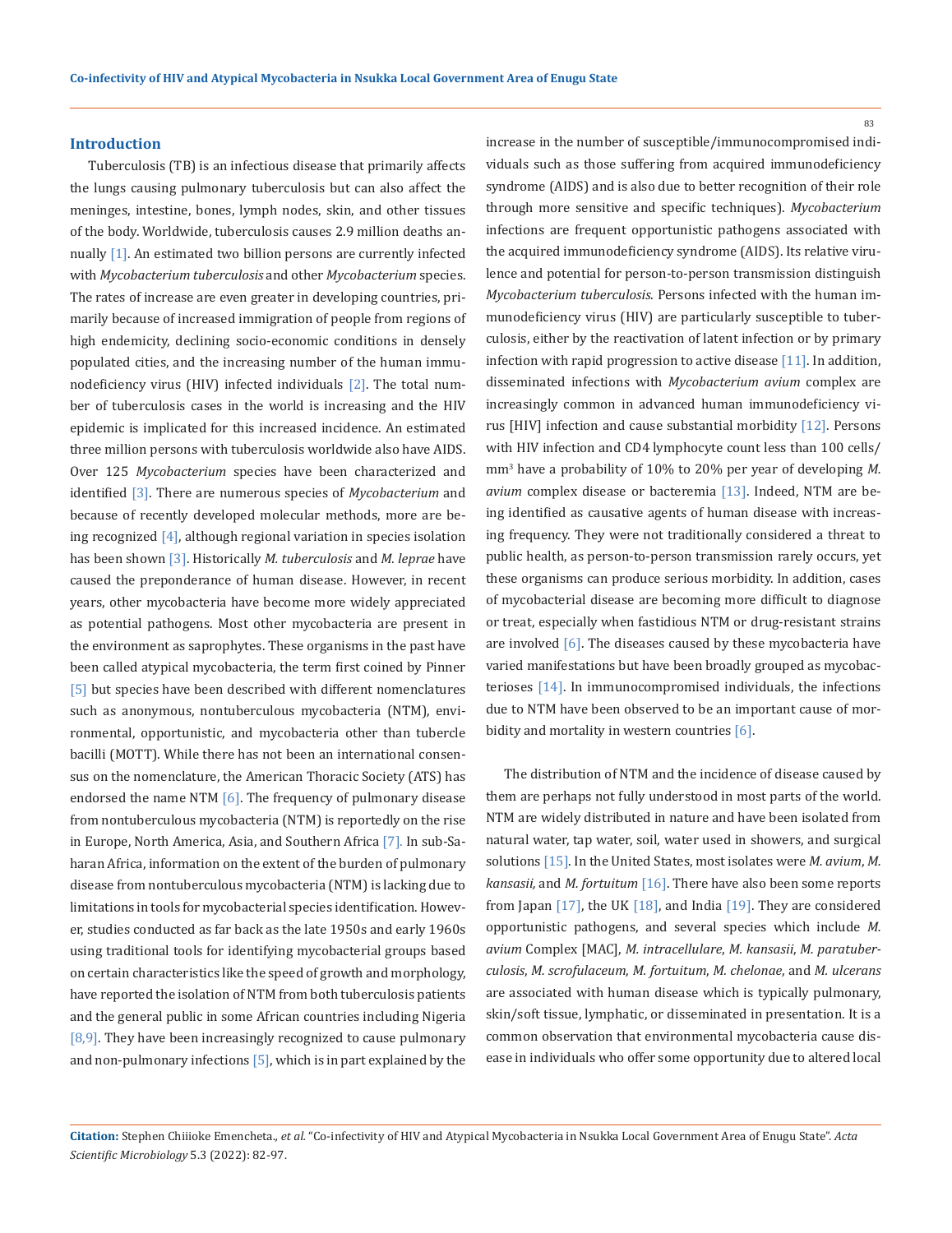or systemic immunity [5,6,10]. NTM causes pulmonary diseases that are similar to *M. tuberculosis* and is often chronic and occurs in older women or those with underlying lung disease  $[20]$ . They also cause skin/soft-tissue infections of varying severity in both sporadic and epidemic forms.

Although it has been shown that most culture-positive Mycobacteria are *M. tuberculosis* in regions where tuberculosis is highly prevalent, NTM isolates have been increasing gradually. There are several reasons for this increase in disease due to NTM, including improved diagnostic techniques, increased recognition of NTM in immunocompetent patients, increasing life expectancy and increased numbers of, particularly, older women, increased incidence of NTM associated with HIV/AIDS, and other forms of immune compromise and altered host defense [21]. These organisms trigger diseases and true infections and thus can be important clinically [22]. The prevalence of NTM and NTM-associated hospitalization has been on the increase in several industrialized countries [23]. Some of the countries have reported an NTM prevalence rate as high as 50% among cultured mycobacteria [23]. However, there is a paucity of data from developing countries largely due to a lack of laboratory infrastructure for culture and species identification. In Africa, the contribution of NTM to such disease has been examined on a small scale only [24]. In Nigeria, NTM have been reported in several places [25].

Diagnosis and treatment of TB patients in most Sub-Saharan African countries including Nigeria are based solely on the results of microscopic smear positivity. As such, all sputum smear-positive diagnosed patients are indiscriminately placed on Directly Observed Treatment Short-course [DOTS], the current international TB treatment strategy. Consequently, many of the pulmonary diseases caused by NTM are not identified but rather treated with conventional anti-TB which eventually fails because the majority of the NTM are resistant to conventional anti-TB treatment  $[26]$ . The implication is that NTM is inappropriately managed with first-line antituberculous drugs [27], worsening the patient's condition and raising the risk of drug resistance.

Nigeria has one of the highest burdens for TB in the world and remains a major target in the global control of the disease. In 2011 an estimated 280,000 cases of TB [68% incident cases] were reported from Nigeria which corresponds to a prevalence rate of 280 per 100,000 population according to the WHO global tuberculosis report of 2012. The in-country prevalence of pulmonary TB due to species other than *Mycobacterium tuberculosis* like *Mycobacterium bovis* and *Mycobacterium africanum* is reportedly on the rise [25]. However, this evidence is inconclusive, and data are insufficient on the prevalence of other mycobacterial species including those associated with HIV patients, raising questions about the importance of the different species of *Mycobacterium* causing tuberculosis [TB] in Nigeria. Thus, this research is aimed at studying the prevalence of atypical mycobacteria among HIV-seropositive individuals.

#### **Materials and Methods**

#### **Sample collection for HIV screening and CD4+ cell count**

Patient's whole blood was collected into vacutainer brand blood collection tube containing EDTA. The collection tube was filled to 2/3 to ensure acceptable blood-to-anticoagulant ratio.

#### **Sample collection for sputum microscopy**

Sputum samples were collected from patients suspected of having pulmonary tuberculosis. The chances of detecting Acid-fast bacilli (AFB) are greater with three samples than with one or two. Consequently, three sputum samples were collected from each patient as follows; patient provides an on-the-spot sputum under supervision and then asked to bring early-morning sputum the next day. On submission, patient provides another on-the-spot sputum sample under supervision.

#### **Screening for HIV1 and 2 antibodies**

HIV screening was performed, according to manufacturer's instruction, using two HIV test kits: Abbot Determine HIV-1 and 2 kit (Abbot Japan Co ltd. Tokyo, Japan) used for preliminary test and Uni-Gold which was used to check for consistency. About 50μl of patient's blood (plasma) was applied to appropriately labeled sample pads. After 15 minutes of sample application, the results were read. The inherent quality control of the kit validates the results. Two visible red lines occurring in the region labeled control and test represents HIV seropositive reaction while a single red colour in the region of control validates the test kit. Absence of red line in the test region represents HIV seronegative reaction.

**Citation:** Stephen Chiiioke Emencheta.*, et al.* "Co-infectivity of HIV and Atypical Mycobacteria in Nsukka Local Government Area of Enugu State". *Acta Scientific Microbiology* 5.3 (2022): 82-97.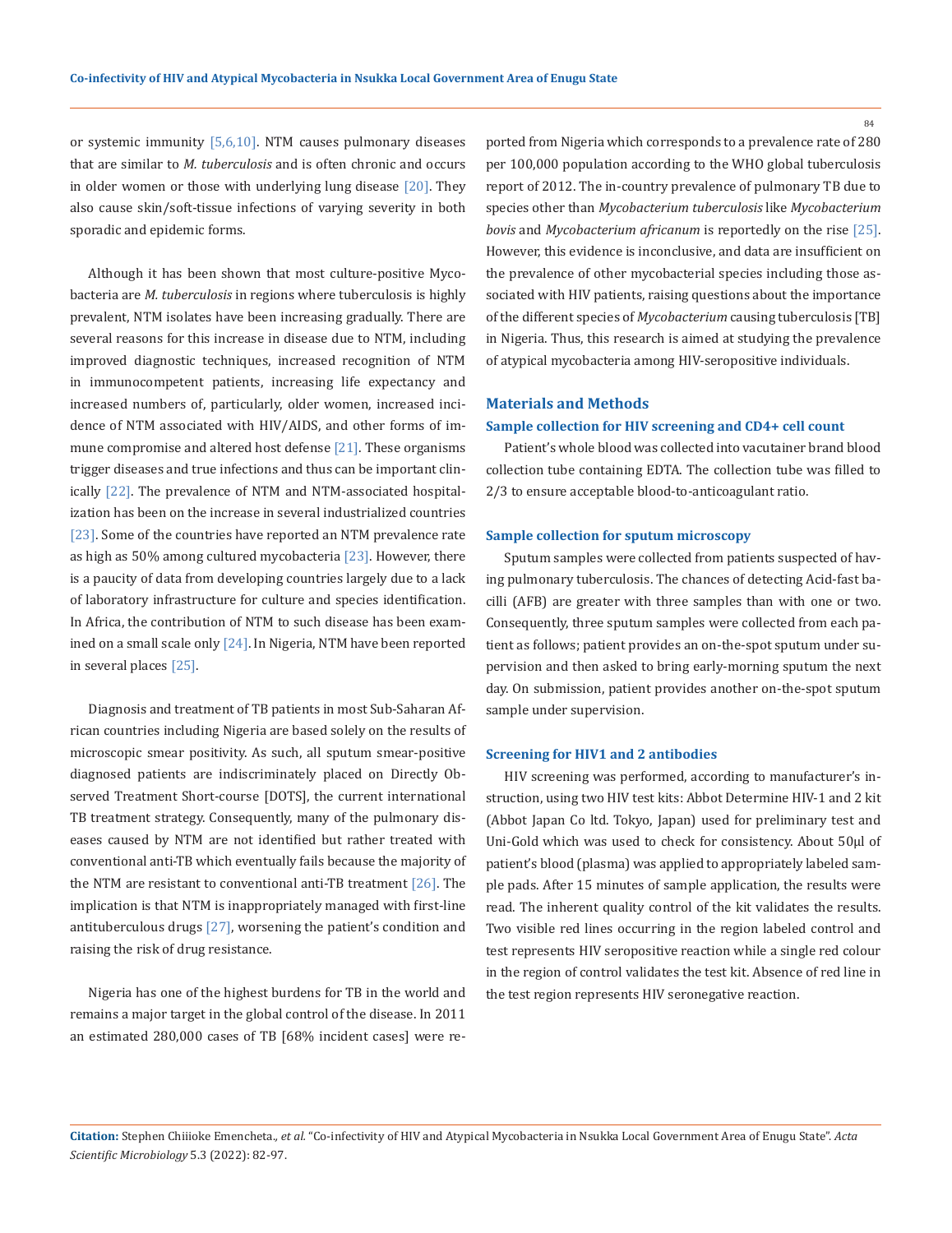#### **Determination of CD4+ count**

Flow-Cytrometric method used by Alexander [28] was employed in the CD4+ counting. Specimens collected in sterile vacutainer (anticoagulant required for the FDA-approved TRIO procedure) were stained with the TRIO reagents. 100 μl of EDTA-treated blood with 10 μl of antibody were incubated for 20 to 30 min at room temperature and in the dark. All specimens were analyzed on the Ortho Cytoronabsolute cytometer. At least 2,000 cells in the lymphocyte gate were counted. The two-color tubes were gated on lymphocytes based on light scatter, and the percentage of cells staining for both CD3 and CD4+ was determined. This value was multiplied by the absolute lymphocyte count determined from EDTA-containing tubes analyzed on a Sysmex NE 8000 hematology analyzer (Toa, Inc., Chicago, Ill.) to yield an absolute CD4+ lymphocyte count. The TRIO tubes were analyzed by using Ortho's ImmunoCount II software. Appropriate counting times for absolute numbers were determined with Ortho Validation beads. Lymphocytes were detected by both light scatter and immunoscatter gates. Immunoscatter gates use an immunofluorescence marker and right-angle scatter to define a population. Isotype controls were used for both the twoand three-color methods to set positive-negative discriminators at a 2% background level. The TRIO panel is validated by using four levels of quality control (QC), including tube-to-tube consistency, Immunosum (lymphosum), T sum, and background fluorescence. We had five specimens initially fail a QC parameter; four were corrected by regating, and one was reanalyzed by using new tubes and was probably due to a pipetting error. The TRIO panel does require accurate, precise pipetting for all QC parameters to be acceptable.

### **Sputum smear preparation and ziehl-neelsen staining for acid-fast bacilli (AFB)**

Grease free slides were labeled on frosted end with a pencil according to worksheet. Sputum smears were made on the slides using applicator stick. A small concentric movement was applied to make the smear. The smear was allowed to air dry for at least 1 hour and then fixed by passing the smear 3 times through a blue flame. The smears were then stained using standard Ziehl Neelsen staining technique. All the three sputum samples from each TB suspect were examined and recorded accordingly. Result as indicated in the table 1 below were then used to categorize patients.

Categorizing patients as smear-positive or negative requires results from more than one smear. Patients with pulmonary symptoms were classified using the guide below (Table 2) [29].

**Table 1:** Interpretation of Ziehl-Nelseen results.

| <b>Number of AFB Found</b>                  | <b>Records</b>              | <b>Report</b>              |
|---------------------------------------------|-----------------------------|----------------------------|
| No. AFB in at least 100 fields              |                             | Negative                   |
| 1-9 AFB in 100 fields                       | <b>Actual AFB</b><br>counts | <b>Actual AFB</b><br>count |
| 10-99 AFB in 100 fields                     | $1 +$                       | $1+$                       |
| 1-10 AFB per field in at least 50<br>fields | $2+$                        | $2+$                       |
| $>10$ AFB per field in at least 20 fields   | $3+$                        | $3+$                       |

**Table 2:** Classification of the sputum smears.

| <b>Intermediate</b>                                           | <b>Smear</b><br>negative                                                                   |
|---------------------------------------------------------------|--------------------------------------------------------------------------------------------|
| Several possibilities, e.g.                                   | At least<br>two                                                                            |
| Only one smear examined (<br>whatever the grading)            | smears<br>reported 0<br>(negative)                                                         |
| one reported positive                                         |                                                                                            |
| either further sputum smear<br>or a CXR are required before a |                                                                                            |
|                                                               | 3 smears examined but only<br>In either of these situations,<br>patient can be classified. |

#### **DNA extraction for** *Mycobacterium* **testing**

About 500 µl of sputum was transferred into a clean 10 ml tube and 500 µl of sputum lysis buffer added. The mixture was vortexed and incubated for 25 min at room temperature with shaking, and the volume adjusted to 10 ml with sterile distilled water. The mixture was centrifuged at 6000 rpm for 30 min and the supernatant discarded using a 200 µl pipette. The pellet was re-suspended in 500 µl of ATL tissue lysis buffer and vortexed gently, 200 µl of the re-suspended sample was transferred to a new micro-centrifuge tube and 20 µl of Proteinase K added, mixed gently by vortexing and incubated at  $56^{\circ}$ C for  $10$  min.

#### **DNA extraction for PCR**

The micro-centrifuge tube (from above) was briefly centrifuged to remove drops from the inside of the lid and 200µl absolute ethanol (molecular grade) was added to the sample and mixed again by pulse-vortexing for 15 seconds. After mixing, the 1.5 ml microcentrifuge tube was again briefly centrifuged to remove drops from the inside of the lid. The mixture was carefully applied to the

**Citation:** Stephen Chiiioke Emencheta.*, et al.* "Co-infectivity of HIV and Atypical Mycobacteria in Nsukka Local Government Area of Enugu State". *Acta Scientific Microbiology* 5.3 (2022): 82-97.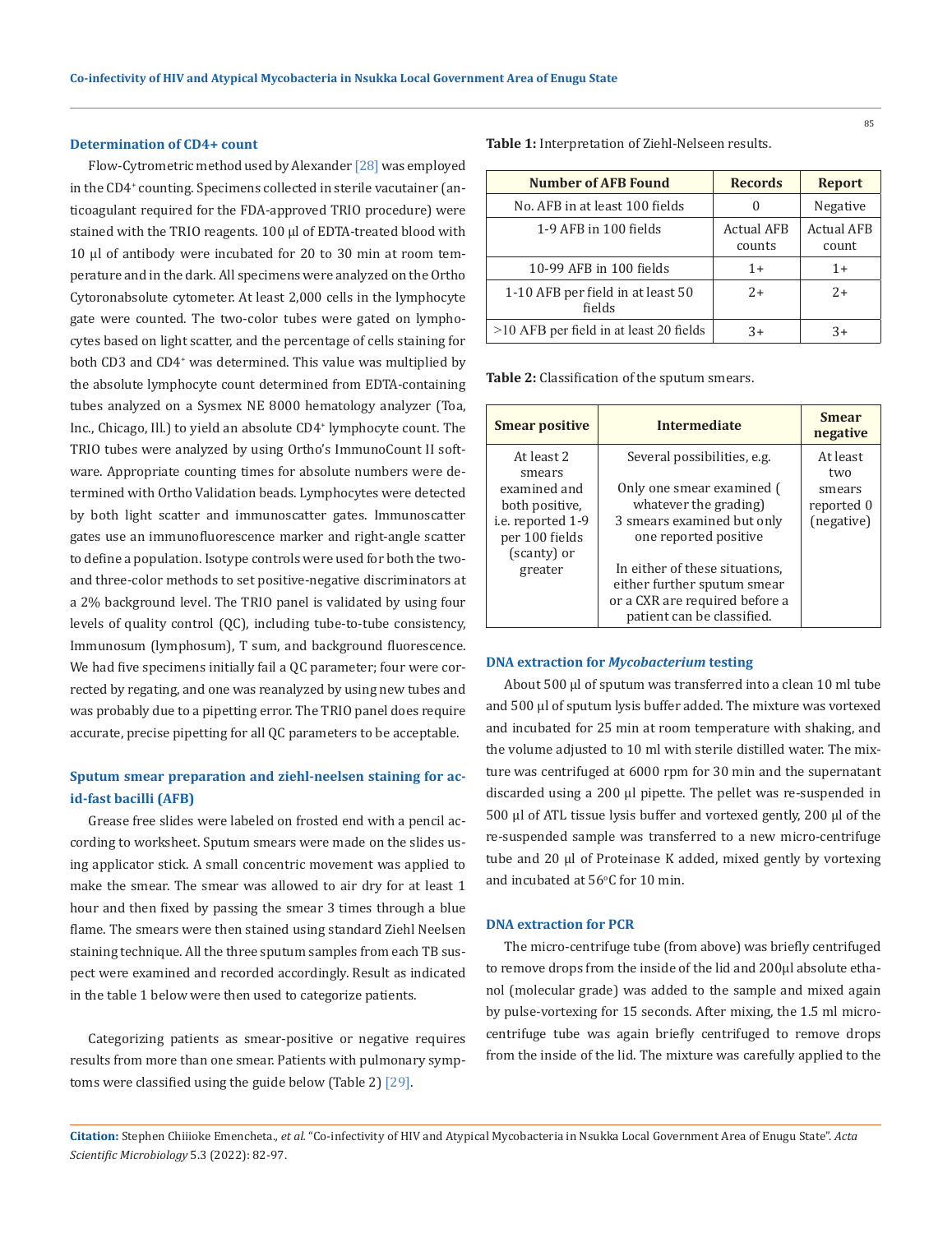QIAamp Mini Spin column (in a 2 ml collection tube) without wetting the rim. It was allowed to stand for 3 min and then centrifuged at 10000 rpm for 1 min. The QIAamp Mini spin column was placed in a clean 2 ml collection tube and the tube containing the filtrate discarded. Carefully, the QIAamp Mini spin column was opened and 500 µl Buffer AW1 added without wetting the rim, the cap closed and centrifuged at 10,000 rpm for 1 min. The QIAamp Mini spin column was placed in a clean 2 ml collection tube and the tube containing the filtrate discarded. Carefully, the QIAamp Mini spin column opened and 500 µl Buffer AW2 added without wetting the rim, the cap closed and centrifuged at full speed (14,000 rpm) for 3 min. The QIAamp Mini spin column was placed in a 2 ml collection tube and the old collection tube discarded with the filtrate. The spin column was centrifuged again at full speed (14,000 rpm) for 1 min. The spin columns were turned upside down onto a clean tissue paper and allowed to air-dry for 5 min (to remove residual ethanol). The QIAamp Mini spin column was placed into a clean 1.5 ml micro-centrifuge tube. 60 µl Buffer AE was added and incubated at room temperature for 5 min, and then centrifuged at 8000 rpm. DNA yield and purity was checked by adding 5 µl of DNA elute into a cuvette and adding 95 µl of AE buffer and then read against AE blank using the Eppendorf Biophotometer. The  $A_{260}/A_{280}$  ratio should be  $1.7$  to  $2.0$ . DNA samples were stored at -20 $\degree$ C until required for analysis.

#### **Detection of** *Mycobacterium* **species by Nested PCR**

The mycobacterial DNA was identified using the method as described by Wu., *et al.* [30]. Samples used included; DNA samples extracted from sputum lysate, two positive controls, two negative controls, water and negative control genomic DNA in each run.

For the 1<sup>st</sup> round of PCR for HSP 65, the tubes were labelled appropriately. About 10 µl of the AmpliTaq Gold PCR Master mix (Applied Biosystems) was dispensed into each PCR tube. 5 µl of HSP-65 Outer primer mix was added into each tube. 5 µl of genomic DNA was added. The tubes were briefly spun using the minifuge. All tubes were transferred to the thermal cycler and the programme 'tb-hsp' was run in Paul.

For the 1<sup>st</sup> round of PCR for IS6110, the tubes were labelled appropriately. About 10 µl of the AmpliTaq Gold PCR Master mix (Applied Biosystems) was dispensed into each PCR tube. 5 µl of IS6110 Outer primer mix was added into each tube. 5 µl of genomic DNA was added. The tubes were briefly spun using the minifuge. All tubes were transferred to the thermal cycler and the programme 'tb-hsp' was run in Paul or Barnabas.

For the 2nd round of PCR for HSP 65 inner, the PCR tubes were labelled appropriately. About 10 µl of the AmpliTaq Gold PCR Master mix (Applied Biosystems) was dispensed into each PCR tube. 5 µl of HSP-65 Inner primer mix was added into each tube. 5 µl of 1<sup>st</sup> round PCR product was added. The tubes were briefly spun using the minifuge. Care was taken in handling the tubes to avoid generating or releasing aerosols. All tubes were transferred to the thermal cycler and the programme 'tb-hsp' was run in Paul or Barnabas.

For the 2nd round of PCR for IS6110 Inner, tubes were labelled appropriately. About 10 µl of the AmpliTaq Gold PCR Master mix (Applied Biosystems) was dispensed into each PCR tube.  $5 \mu l$  of IS6110 Inner primer mix was added into each tube. 5  $\mu$ l of 1<sup>st</sup> round PCR product was added. The tubes were briefly spun using the minifuge. All tubes were transferred to the thermal cycler and the programme 'tb-hsp' was run in Paul or Barnabas.

#### **Agarose electrophoresis**

While the PCR was running, a 2.0% agarose gel (2 g of agarose in 100 ml of 1x TAE buffer or 0.5 TBE buffer) was prepared, adding 10 µl of Ethidium Bromide to decontaminate the gels after electrophoresis. The gel was poured and allowed to solidify. The products were transferred by mixing 10 µl of second round PCR product with 2 µl of 6x loading buffer and loaded into the gel immersed in 1x TAE buffer. The order in which samples and controls were loaded was noted on a worksheet. A 50 bp DNA ladder was included on the first lane. The electrophoresis was run at 100V for 40 minutes, checking quality of separation with the UV trans-illuminator.

Only positive samples for HSP65 PCR were run for Nar 1 digestion. Restriction enzyme (RE) mix was prepared using 10x RE buffer (3  $\mu$ l), Ultrapure Water (1.5  $\mu$ l), and Nar I enzyme (0.5  $\mu$ l) per sample. 15 µl of the PCR product was transferred into 1.5 ml tube and 5 µl of the RE mix was added. It was mixed by repeated pipetting. The tube was sealed with Clingfilm (nesofilm), spun briefly and incubated at 37<sup>o</sup> C overnight. Products were run on 3.0% agarose gel. Positive samples for *M. tuberculosis* yield two fragments

**Citation:** Stephen Chiiioke Emencheta.*, et al.* "Co-infectivity of HIV and Atypical Mycobacteria in Nsukka Local Government Area of Enugu State". *Acta Scientific Microbiology* 5.3 (2022): 82-97.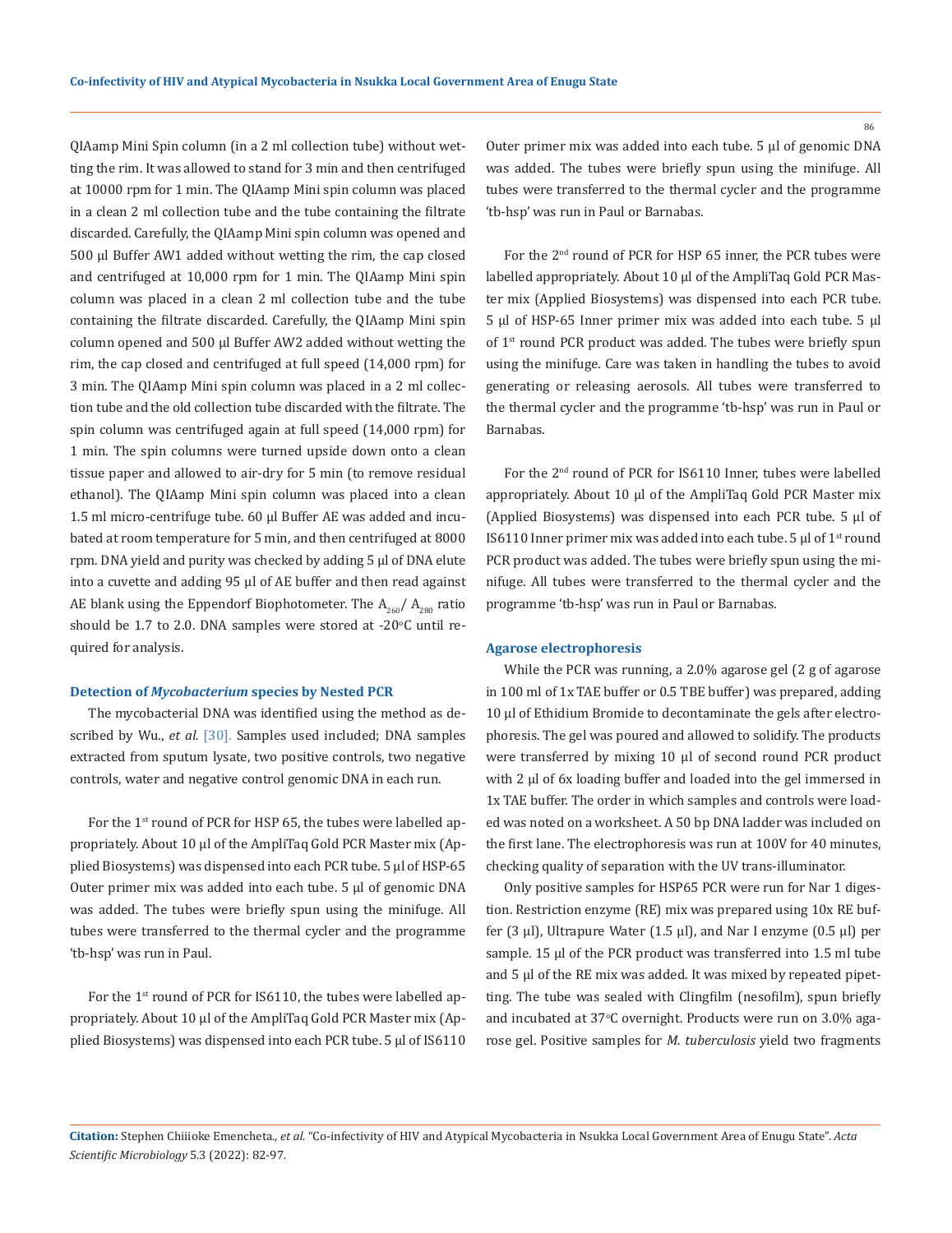87

of 70 and 72 bp. Positive 123 bp insertion sequence IS6110 is also consistent with *M. tuberculosis* infection.

#### **Results**

Patients suspected of having pulmonary tuberculosis, that are seeking medical attention at Nsukka Local Government Health Department, District Hospital Nsukka and Bishop Shanahan Hospital Nsukka, Enugu State between June and December, 2013 were enrolled in the study. The study was conducted at the DOTS Laboratory, Nsukka Local Government Health Department. Two hundred cases (100 HIV negative and 100 HIV positive patients) were identified out of which 46.5% were male while 53.5% were female. The age ranged between 15 and 71 with mean age of 37.5 years.

#### **Age distribution of HIV positive and negative patients**

The result in table 3 shows the age specific distribution of HIV seropositive patients from the surveyed population. From the result, the 31-40 years age group had the highest HIV prevalence rate of 28.7%, followed by the 21-30 years age group with 23.4% prevalence. The least prevalence of 8.0% was seen in patients aged 60 years and above. Overall, 19.4% of the surveyed population was HIV positive.

**Table 3:** Age distribution of HIV Positive and Negative Patients.

Key: +ve= Positive; –ve= Negative

| Age          | <b>No Screened</b> | $HIV + ve No. (%)$ | HIV -ve No. $(\%)$ |
|--------------|--------------------|--------------------|--------------------|
| $\leq$ 20    | 62                 | 10(16.1)           | 52 (83.9)          |
| 21-30        | 111                | 26 (23.4)          | 85 (76.6)          |
| $31 - 40$    | 94                 | 27(28.7)           | 67 (71.3)          |
| $41 - 50$    | 103                | 21(20.4)           | 82 (79.6)          |
| $51 - 60$    | 71                 | 10(14.1)           | 61 (85.9)          |
| >60          | 75                 | 6(8.0)             | 69 (92.0)          |
| <b>TOTAL</b> | 516                | 100 (19.4)         | 416 (80.6)         |

#### **CD4+ cell count of the HIV seropositive patients**

The mean CD4 lymphocyte cell count was 282 cells/µl, 31 patients had CD4 count <200 cells/ul, 37 had CD4 count levels between 200 and 399 cells/ $\mu$ l, 14 had between 400 and 599 cells/ $\mu$ l while 18 patients had CD4 count ≥600 cells/µl. Out of the 24 patients that had positive sputum smears, 45.8% had CD4+ cell count less than 200 cells/µl, 33.3% had CD4 count levels between 200 and 399 cells/µl, 8.3% had CD4 count between 400 and 599 cells/

µl while 12.5% had CD4 count ≥600 cells/µl. The association between severe immune-suppression (CD4 count <200 cells/µl) and positive smear was significant  $(P = 0.018 < 0.05)$  (Table 4).

**Table 4:** CD4+ cell count of the HIV seropositive patients.

| $Cd4$ range<br>(cells/µl) | No.<br><b>Screened</b> | No. Co-infected<br>with TB No. $(\%)$ | No. Not Co-infect-<br>ed No. (%) |
|---------------------------|------------------------|---------------------------------------|----------------------------------|
| 200                       | 31                     | 11 (45.8)                             | 20(26.3)                         |
| 200-399                   | 37                     | 8(33.3)                               | 29 (38.2)                        |
| 400-599                   | 14                     | 2(8.3)                                | 12 (15.8)                        |
| $\geq 600$                | 18                     | 3(12.5)                               | 15 (19.7)                        |
| <b>TOTAL</b>              | 100                    | 24 (100%)                             | 76 (100%)                        |

#### **Age specific distribution of TB in HIV positive patients**

The result of the prevalence of TB in the various age groups of the HIV seropositive patients is presents in table 5. The result showed that out of the 100 samples, 24% was positive for AFB. The highest prevalence of TB/HIV co-infection (30.8%) was seen in the 21-30 years age group, followed closely by the 51-60 years age group with 30.0% prevalence. The least prevalence was seen in patients aged 60 years and above with 16.7% prevalence.

#### **Age specific distribution of TB in HIV negative patients**

The result of the prevalence of TB in the various age groups of the HIV seronegative patients is presented in table 6. The result showed that patients aged 21-30 years had the highest prevalence rate of 26.6%, closely followed by patients aged 20 years or less with 25.5% prevalence while patients aged 51-60 years had the least prevalence rate of 17.7%. Overall, 24% of the surveyed population was AFB positive.

**Table 6:** Age specific distribution of TB in HIV negative patients. Key: AFB = Acid Fast Bacilli; +ve = Positive; -ve = Negative.

| Age          | <b>No. Screened</b> | $AFB + ve No. (%)$ | AFB -ve No. (%) |
|--------------|---------------------|--------------------|-----------------|
| $\leq$ 20    | 47                  | 12(25.5)           | 35 (74.5)       |
| 21-30        | 94                  | 25(26.6)           | 69 (73.4)       |
| $31 - 40$    | 91                  | 23 (25.3)          | 68 (74.7)       |
| $41 - 50$    | 89                  | 22 (24.7)          | 67 (75.3)       |
| $51-60$      | 62                  | 11(17.7)           | 51 (82.3)       |
| >60          | 33                  | 7(21.2)            | 26 (78.9)       |
| <b>TOTAL</b> | 416                 | 100 (24.0)         | 316 (76.0)      |

**Citation:** Stephen Chiiioke Emencheta.*, et al.* "Co-infectivity of HIV and Atypical Mycobacteria in Nsukka Local Government Area of Enugu State". *Acta Scientific Microbiology* 5.3 (2022): 82-97.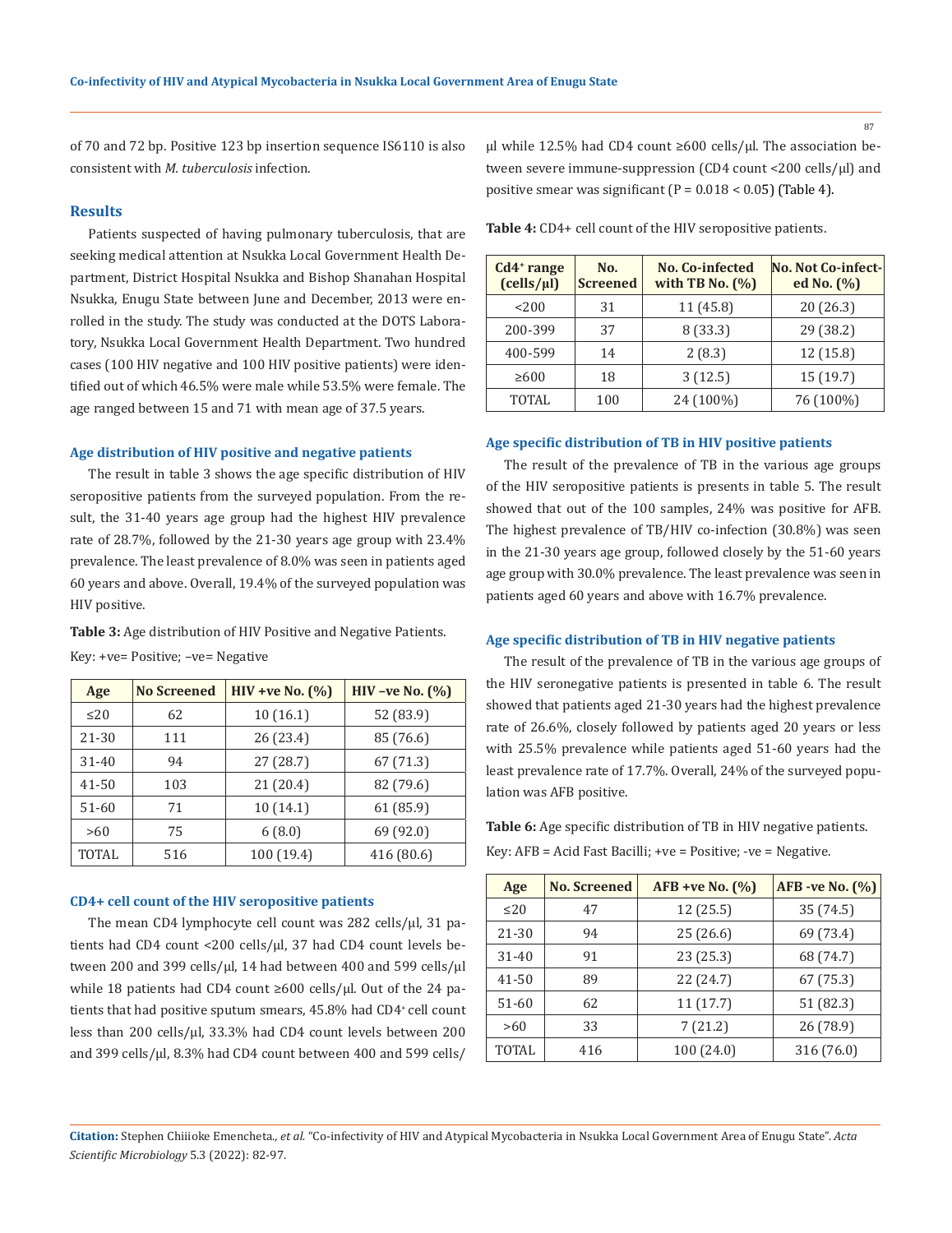## **Species of Mycobacterium characterized from sputa of the subjects**

Smear positive sputum samples were sent to Safety Molecular Pathology Laboratory Enugu. There, identification of *Mycobacterium* species was carried out directly from the sputum specimen using nested-PCR. The DNA was amplified and subjected to Nar1 enzyme digestion. A total of 124 samples were analyzed, out of which 97 (78.9%) were *Mycobacterium tuberculosis*, 14 (11.4%) were *M. bovis*, 10 (8.1%) were NTM and 3 (1.5%) was found not to be members of the genus *Mycobacterium* (Table 7). The NTM identified was *Mycobacterium avium* complex (MAC) (Figure 1).

| <b>Species</b>  | <b>Test</b>              | <b>Control</b>           | <b>Total</b>             |
|-----------------|--------------------------|--------------------------|--------------------------|
|                 | <b>Prevalence</b><br>(%) | <b>Prevalence</b><br>(%) | <b>Prevalence</b><br>(%) |
| M. tuberculosis | 14 (58.3)                | 83 (83.0)                | 97 (78.9)                |
| M. bovis        | 5(20.8)                  | 9(9.0)                   | 14 (11.4)                |
| M. avium        | 3(12.5)                  | 7(7.0)                   | 10(8.1)                  |
| TOTAL*          | 22 (91.7)                | 99 (99.0)                | 121 (97.6)               |

**Table 7:** Species of *Mycobacterium* characterized from sputa of the subjects.

\* 3 Samples were inconclusive (not *Mycobacterium*).



**Figure 1:** PCR amplification of 123bp, 142bp, 220bp and 234 regions of the clinical specimens of M. tuberculosis and nontuberculous mycobacteria on 3% agarose gel. Lane 1: 100bp Molecular Marker; Lane 2-12: Clinical specimens (2, 4, 6: M. avium); (3, 5, 7, 9, 10: M. tuberculosis); (8: M. bovis); (11, 12: Inconclusive); Lane 13: Positive Control; Lane 14: Negative Control.

## **Prevalence of Mycobacterium species in HIV positive and negative patients**

The result in table 8 shows the distribution of the species in test and control populations. Of the 24 smear positive samples from the test group assayed, 14 (58.3%) were identified as *M. tuberculosis*, 5 (20.8%) were *M. bovis* and 3 (12.5%) were NTM. In the control group, 83% were *M. tuberculosis*, 9% were *M. bovis* and 7% were NTM. From the result, all the cases of TB in patients aged ≤20 years in test group were caused by *M. tuberculosis* while in control group, 16.7% of TB were caused by NTM.

## **Percentage age distribution of the species in HIV positive and negative patients**

The result in table 9 shows the percentage age distribution of the species in HIV positive (test) and negative (control) patients. *M. tuberculosis* was most prevalent among HIV patients aged 21-30 years in both test and control population with prevalence rate of 35.7% and 25.3% respectively. Highest prevalence rate of *M. bovis*  (40%) in the test population was seen in the 31-40 years age group while in the control population, both age groups of 31-40 years and 51-60 years showed the highest prevalence rate of 33.3% each. For NTM, 66.7% prevalence was seen in the 21-30 years age group of the test population while 42.8% prevalence was seen in the 41-50 years age group of the control population.

#### **Demographic characteristics of the population**

Demographic characteristics of the patients were obtained from the hospital records. In the test population, 47% of the patients were male while 53% were female. Rural dwellers constituted 60% of the population while 40% reside in the urban/sub-urban areas. Educational status shows that 24% attended or were still in higher institution while 76% were in secondary school and lower or uneducated. Based on occupation, artisans and traders were grouped as artisans. Similarly, employees of both public and private establishments were grouped as civil servants. From the result, 41% were farmers, 38% artisans, 10% civil servants and 11% students (Table 10). In the control population, 46% were male while 54% were female. Rural dwellers constituted 57% while 43% were urban dwellers. Educational status shows that 27% attended or were still in higher institution while 73% were in secondary school and lower or uneducated. Based on occupation, 38% of the population were farmers, 36% were artisans, civil servants and students were 13% each (Table 11).

**Citation:** Stephen Chiiioke Emencheta.*, et al.* "Co-infectivity of HIV and Atypical Mycobacteria in Nsukka Local Government Area of Enugu State". *Acta Scientific Microbiology* 5.3 (2022): 82-97.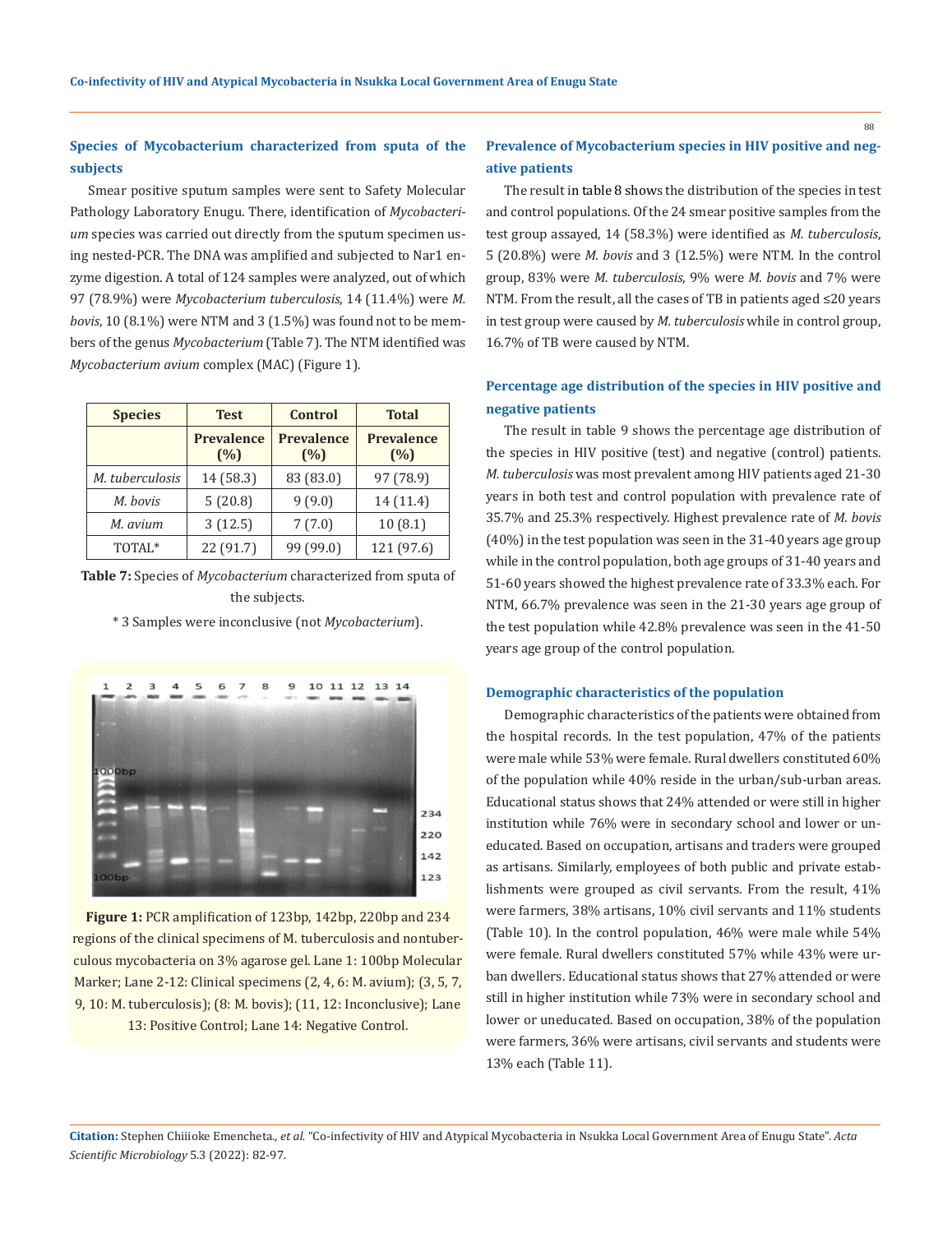| Age       |                     | <b>Test</b> |         | <b>Control</b> |              |           |         |           |
|-----------|---------------------|-------------|---------|----------------|--------------|-----------|---------|-----------|
|           | <b>No. Screened</b> | MTB (%)     | MB(%)   | NTM $(%)$      | No. Screened | MTB (%)   | MB(%)   | NTM $(%)$ |
| $\leq$ 20 | 2                   | 2(100)      | 0(0)    | 0(0)           | 12           | 10(83.3)  | 0(0)    | 2(16.7)   |
| $21 - 30$ | 8                   | 5(62.5)     | 1(12.5) | 2(25)          | 25           | 21 (84.0) | 2(8.0)  | 1(4.0)    |
| 31-40     | 6                   | 3(50.0)     | 2(33.3) | 0(0)           | 23           | 20 (87.0) | 3(13.0) | 0(0)      |
| $41 - 50$ | 4                   | 2(50.0)     | 1(25.0) | 1(25)          | 22           | 19 (86.4) | 0(0)    | 3(13.6)   |
| $51-60$   | 3                   | 2(66.7)     | 0(0)    | 0(0)           | 11           | 7(63.6)   | 3(27.3) | 1(9.1)    |
| >60       |                     | 0(0)        | 1(100)  | 0(0)           | 7            | 6(85.7)   | 1(14.3) | 0(0)      |
| TOTAL     | 24                  | 14          | 5       | 3              | 100          | 83        | 9       | 7         |

**Table 8:** Prevalence of *Mycobacterium* in HIV positive and negative patients.

Key: MTB = *Mycobacterium tuberculosis;* MB = *Mycobacterium bovis;* NTM = Nontuberculous Mycobacteria.

| Age       |                | <b>MTB</b>        |                | <b>MB</b>         | <b>NTM</b>     |                   |  |
|-----------|----------------|-------------------|----------------|-------------------|----------------|-------------------|--|
|           | Test No $(\%)$ | Control No $(\%)$ | Test No $(\%)$ | Control No $(\%)$ | Test No $(\%)$ | Control No $(\%)$ |  |
| $\leq$ 20 | 2(14.3)        | 10(12)            | 0(0)           | 0(0)              | 0(0)           | 2(28.6)           |  |
| 21-30     | 5(35.7)        | 21 (25.3)         | 1(20.0)        | 2(22.2)           | 2(66.7)        | 1(14.3)           |  |
| 31-40     | 3(21.4)        | 20 (24.1)         | 2(40.0)        | 3(33.3)           | 0(0)           | 0(0)              |  |
| 41-50     | 2(14.3)        | 19 (23.0)         | 1(20.0)        | 0(0)              | 1(33.3)        | 3(42.8)           |  |
| 51-60     | 2(14.3)        | 7(8.4)            | 0(0)           | 3(33.3)           | 0(0)           | 1(14.3)           |  |
| >60       | 0(0)           | 6(7.2)            | 1(20.0)        | 1(11.2)           | 0(0)           | 0(0)              |  |
| TOTAL     | 14 (100)       | 83 (100)          | 5(100)         | 9(100)            | 3(100)         | 7(100)            |  |

**Table 9:** Percentage age distribution of the species in HIV positive and negative patients.

Key: MTB= *Mycobacterium tuberculosis*; MB= *Mycobacterium bovis*; NTM= Nontuberculous Mycobacteria

| Age                      |                                   | <b>Sex</b> |          | <b>TB</b><br>Prevalence | <b>Settlement</b> |          | <b>Education</b><br><b>Occupation</b> |          |                        |                        |        |         |
|--------------------------|-----------------------------------|------------|----------|-------------------------|-------------------|----------|---------------------------------------|----------|------------------------|------------------------|--------|---------|
|                          | N <sub>o</sub><br><b>Screened</b> | M(%)       | F(% )    | No. (%)                 | R(%)              | U(% )    | H(%)                                  | L(%)     | F(% )                  | A(%)                   | C(%)   | S(%     |
| $\leq$ 20                | 10                                | 6(60.0)    | 4(40.0)  | 2(20.0)                 | 6(60.0)           | 4(40.0)  | 3(30.0)                               | 7(70.0)  | 0(0)                   | 2(20.0)                | 0(0)   | 880.0   |
| 21-30                    | 26                                | 15(58.0)   | 11(42.0) | 8(30.8)                 | 11(42.0)          | 15(58.0) | 7(27.0)                               | 19(73.0) | $10(38.0)$   11 (42.0) |                        | 2(8.0) | 3(12.0) |
| $31 - 40$                | 27                                | 7(26.0)    | 20(74.0) | 6(22.2)                 | 17(63.0)          | 10(37.0) | 6(22.0)                               | 21(78.0) | 13 (48.0) $ 12$ (44.0) |                        | 2(8.0) | 0(0)    |
| $41 - 50$                | 21                                | 13(62.0)   | 8(38.0)  | 4(19.0)                 | 13 (62.0)         | 8(38.0)  | 6(29.0)                               | 15(71.0) | 9(43.0)                | $7(33.0)$   $5(24.0)$  |        | 0(0)    |
| $51-60$                  | 10                                | 4(40.0)    | 6(60.0)  | 3(30.0)                 | 8(80.0)           | 2(20.0)  | 2(20.0)                               | 8(80.0)  | 3(30.0)                | $6(60.0)$   1 $(10.0)$ |        | 0(0)    |
| >60                      | 6                                 | 2(33.0)    | 4(67.0)  | 1(16.7)                 | 5(83.0)           | 1(17.0)  | 0(0)                                  | 6(100.0) | 6(100.0)               | 0(0)                   | 0(0)   | 0(0)    |
| <b>OVERALL</b><br>$(\%)$ | 100                               | 47         | 53       | 24                      | 60                | 40       | 24                                    | 76       | 41                     | 38                     | 10     | 11      |

**Table 10:** Demographic characteristics of the test population.

Key: M = Male; F = Female; MTB = *M. tuberculosis*; MB = *M. bovis*; NTM = Nontuberculous Mycobateria; R = Rural;

U = Urban; H = Higher; L = Lower; F = Farmer; A = Artisan; C = Civil Servant; S = Student.

**Citation:** Stephen Chiiioke Emencheta.*, et al.* "Co-infectivity of HIV and Atypical Mycobacteria in Nsukka Local Government Area of Enugu State". *Acta Scientific Microbiology* 5.3 (2022): 82-97.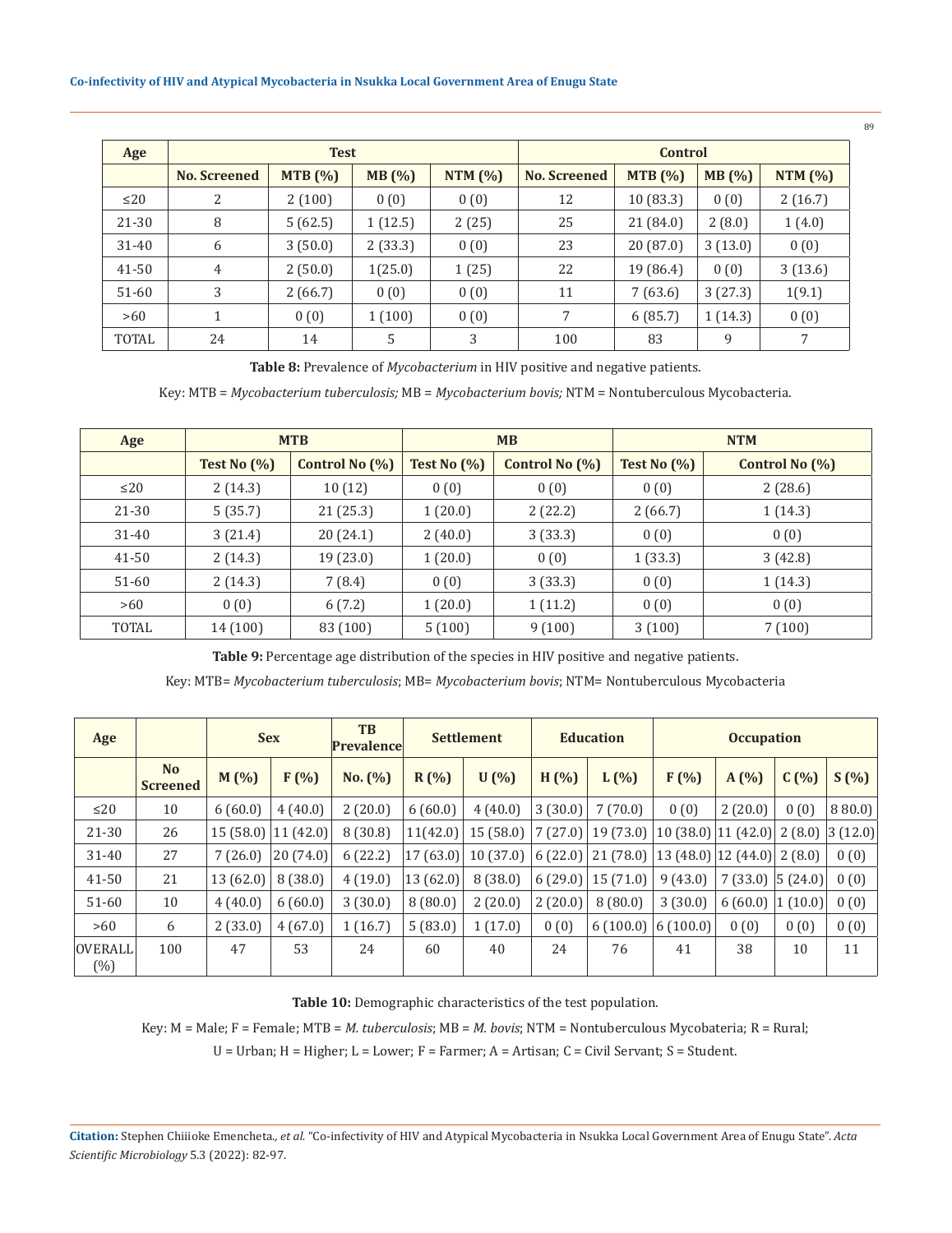|             |                     |            |         |                   |                                                                                                                                                                                                                              |                  |                                |                   |                                                                                                                                                                                            |         | -90-     |
|-------------|---------------------|------------|---------|-------------------|------------------------------------------------------------------------------------------------------------------------------------------------------------------------------------------------------------------------------|------------------|--------------------------------|-------------------|--------------------------------------------------------------------------------------------------------------------------------------------------------------------------------------------|---------|----------|
| Age         |                     | <b>Sex</b> |         | <b>Settlement</b> |                                                                                                                                                                                                                              | <b>Education</b> |                                | <b>Occupation</b> |                                                                                                                                                                                            |         |          |
|             | <b>No.</b> Screened | $M(\%)$    | $F(\%)$ | R(%)              | $U(\% )$                                                                                                                                                                                                                     | $H(\% )$         | $L(\%)$                        | $F(\%)$           | A(%)                                                                                                                                                                                       | C(%)    | $S(\% )$ |
| $\leq$ 20   | 12                  | 7(58.0)    | 5(42.0) | 7(58.0)           | 5(42.0)                                                                                                                                                                                                                      |                  | $1(8.0)$   11 (92.0)   1 (8.0) |                   | 2(17.0)                                                                                                                                                                                    | 0(0)    | 9(75.0)  |
| 21-30       | 25                  | 13 (52.0)  |         |                   | $\left  12 \left( 48.0 \right) \right  15 \left( 60.0 \right) \left  10 \left( 40.0 \right) \right  6 \left( 24.0 \right) \left  19 \left( 76.0 \right) \right  7 \left( 28.0 \right) \left  12 \left( 48.0 \right) \right $ |                  |                                |                   |                                                                                                                                                                                            | 2(8.0)  | 4(16.0)  |
| $31 - 40$   | 23                  | 8 (35.0)   |         |                   |                                                                                                                                                                                                                              |                  |                                |                   | $\left 15\left(65.0\right)\right 10\left(43.0\right)\right 13\left(57.0\right)\left 7\left(30.0\right)\right 16\left(70.0\right)\left 9\left(39.0\right)\right 10\left(43.0\right)\right $ | 4(18.0) | 0(0)     |
| 41-50       | 22                  | 9(41.0)    |         |                   | $\vert 13 \, (59.0) \vert 13 \, (59.0) \vert$ 9 (41.0) $\vert 7 \, (32.0) \vert 15 \, (68.0) \vert 9 \, (41.0) \vert$ 7 (32.0)                                                                                               |                  |                                |                   |                                                                                                                                                                                            | 6(27.0) | 0(0)     |
| 51-60       | 11                  | 6(55.0)    | 5(45.0) | 7(64.0)           | 4(36.0)                                                                                                                                                                                                                      | 3(27.0)          | $8(73.0)$  7 (64.0)            |                   | 3(27.0)                                                                                                                                                                                    | 1(9.0)  | 0(0)     |
| >60         | 7                   | 3(43.0)    | 4(57.0) | 5(71.0)           | $2.0$ ) $29$                                                                                                                                                                                                                 | 0(0)             | 7(100.0) 5(71.0)               |                   | 2(29.0)                                                                                                                                                                                    | 0(0)    | 0(0)     |
| OVERALL (%) | 100                 | 46         | 54      | 57                | 43                                                                                                                                                                                                                           | 24               | 76                             | 38                | 36                                                                                                                                                                                         | 13      | 13       |

**Table 11:** Demographic characteristics of the control population.

KEY: M = Male; F = Female; R = Rural; U = Urban; H = Higher; L = Lower; F = Farmer; A = Artisan; C = Civil Servant; S = Student.

#### **Attributable and relative risks of the disease in HIV condition**

From the result in table 12, the risk of developing TB was higher in HIV negative patients of the 41-50 years age group than in the HIV positive patients, while it was higher in HIV positive than negative in the rest of the age groups. Overall, HIV patients were 1.26 times more at risk of developing the disease than non-HIV patients.

### **Attributable and relative risks of the disease at different risk factors**

Different demographic factors were identified as risk factors for the disease and these include gender (female), age (≤40), rural settlement, lower education and farmers. From the results, the females were 1.59 times at risk of developing the disease than males.

| Age       |                 |                | $HIV + ve$ |                              | $HIV -ve$             |             |            |                              | <b>RR</b> |
|-----------|-----------------|----------------|------------|------------------------------|-----------------------|-------------|------------|------------------------------|-----------|
|           | No.<br>screened | $AFB + ve A$   | AFB-ve b   | <b>Risk</b><br>$x = a/(a+b)$ | <b>No</b><br>screened | $AFB + veC$ | AFB - ve d | <b>Risk</b><br>$y = c/(c+d)$ | x/y       |
| $\leq$ 20 | 10              | 2              | 8          | 0.20                         | 47                    | 12          | 35         | 0.25                         | 0.80      |
| 21-30     | 26              | 8              | 18         | 0.30                         | 94                    | 25          | 69         | 0.26                         | 1.15      |
| $31 - 40$ | 27              | 6              | 21         | 0.22                         | 91                    | 23          | 68         | 0.25                         | 0.88      |
| 41-50     | 21              | $\overline{4}$ | 17         | 0.19                         | 89                    | 22          | 67         | 0.24                         | 0.79      |
| $51 - 60$ | 10              | 3              | 7          | 0.30                         | 62                    | 11          | 51         | 0.17                         | 1.76      |
| >60       | 6               |                | 5          | 0.16                         | 33                    | 7           | 26         | 0.21                         | 0.76      |
| Total     | 100             | 24             | 76         | 0.24                         | 416                   | 100         | 316        | 0.24                         | 1.00      |

**Table 12:** Attributable and relative risks of the disease in HIV condition.

Key: +ve = Positive, - ve = Negative, RR = Relative Risk, a = TB-positive samples in HIV group, b = TB-negative samples in HIV group, a+b = total number tested in HIV group, a/a+b = attributable risk in HIV group, c = TB-positive samples in non HIV group, d = C. TB-negative samples in non HIV group,  $c+d =$  total number tested in non HIV group,  $c/c+d =$  attributable risk in non HIV group,  $(a/a+b)/(c/c+d) =$ attributable risk ratio.

Age wise, patients 40 years or younger were 1.15 times at risk. Patients with lower education and farmers were 3.17 and 3.21 times higher than those with higher education and non-farmers respectively (Table 13).

## **The distribution of the species with respect to the demographic factors**

The distribution of the species with respect to the demographic factors in the test and control groups is presented in figures 2 - 9.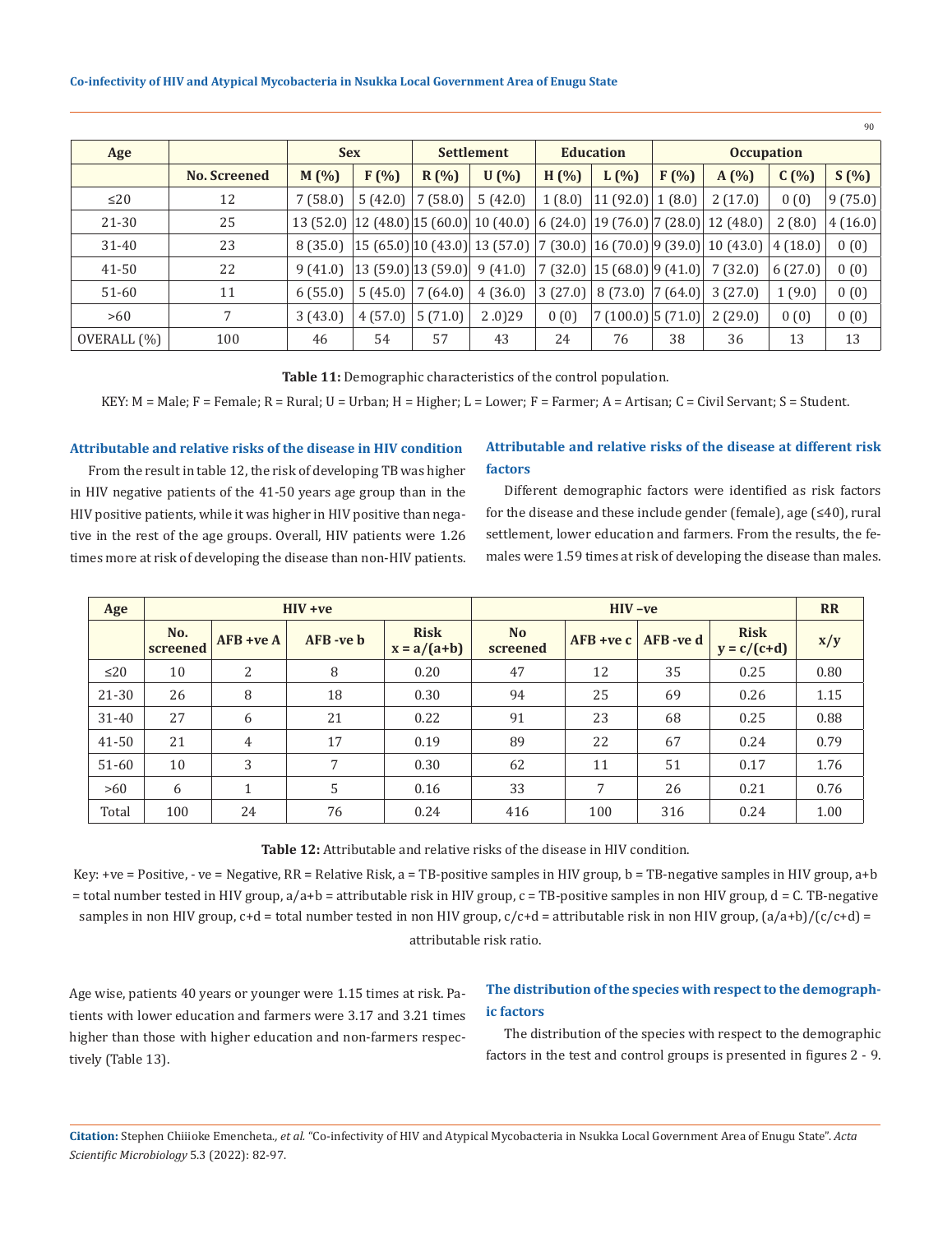| <b>Risk factors</b> | <b>Risk in presence of RF</b> | <b>Risk in absence of RF</b> | <b>Relative risk</b> |
|---------------------|-------------------------------|------------------------------|----------------------|
|                     | 0.54                          | 0.47                         | 1.15                 |
| $\leq 40$           | 0.62                          | 0.39                         | 1.59                 |
| <b>RS</b>           | 0.59                          | 0.42                         | 1.40                 |
|                     | 0.76                          | 0.24                         | 3.17                 |
| <b>FAR</b>          | 0.77                          | 0.24                         | 3.21                 |

**Table 13:** Attributable and relative risks of the disease at different risk factors.

Key:  $F =$  Female;  $RS =$  Rural settlement;  $LE =$  Lower education;  $FAR =$  Farmers;  $RF =$  Risk factors.

From the result in test and control groups (Figures 2 and 3), *M. tuberculosis* was more prevalent in female while *M. bovis* and NTM were more prevalent in male. The result in figures 4 and 5 shows that in test population, all the species were more prevalent among rural dwellers. In control population, *M. tuberculosis* and *M. bovis* were more prevalent among rural dwellers while NTM was more in urban dwellers.

Educational status shows that all the species were more prevalent among patients with low literacy level in both test and control populations. There was complete absence of *M. bovis* among patients that acquired higher education in the control population (Figures 6 and 7). Distribution of the species based on occupation shows that in test population, *M. tuberculosis* was more prevalent among artisans while *M. bovis* and NTM were more prevalent among farmers. There was no *M. bovis* among civil servants and students in test population (Figure 8). In control population, there was equal distribution of NTM in artisans, civil servants and students. There was also equal distribution of *M. bovis* in artisans and students, although *M. bovis* was highest in farmers (Figure 9).

#### **Discussion**

In this study, 8.1% of patients who sought clinical treatment for tuberculosis in Nsukka and environs were caused by NTM infection. This is comparable though slightly lower than 9.1% and 11% earlier reported in south west region of Nigeria [21], but much lower than 16% and 15% reported in Cross River State and northern Nigeria respectively [31,32], and 23.1% reported in Jos [25]. NTM and MTB infections share clinical radiographic similarities. They tend to be more common among older age groups, people with preexisting lung conditions, cases of advanced HIV disease and may take long to treat, often with poor outcome compared to MTB







**Figure 3:** Percentage distribution of the species between male and female in control group.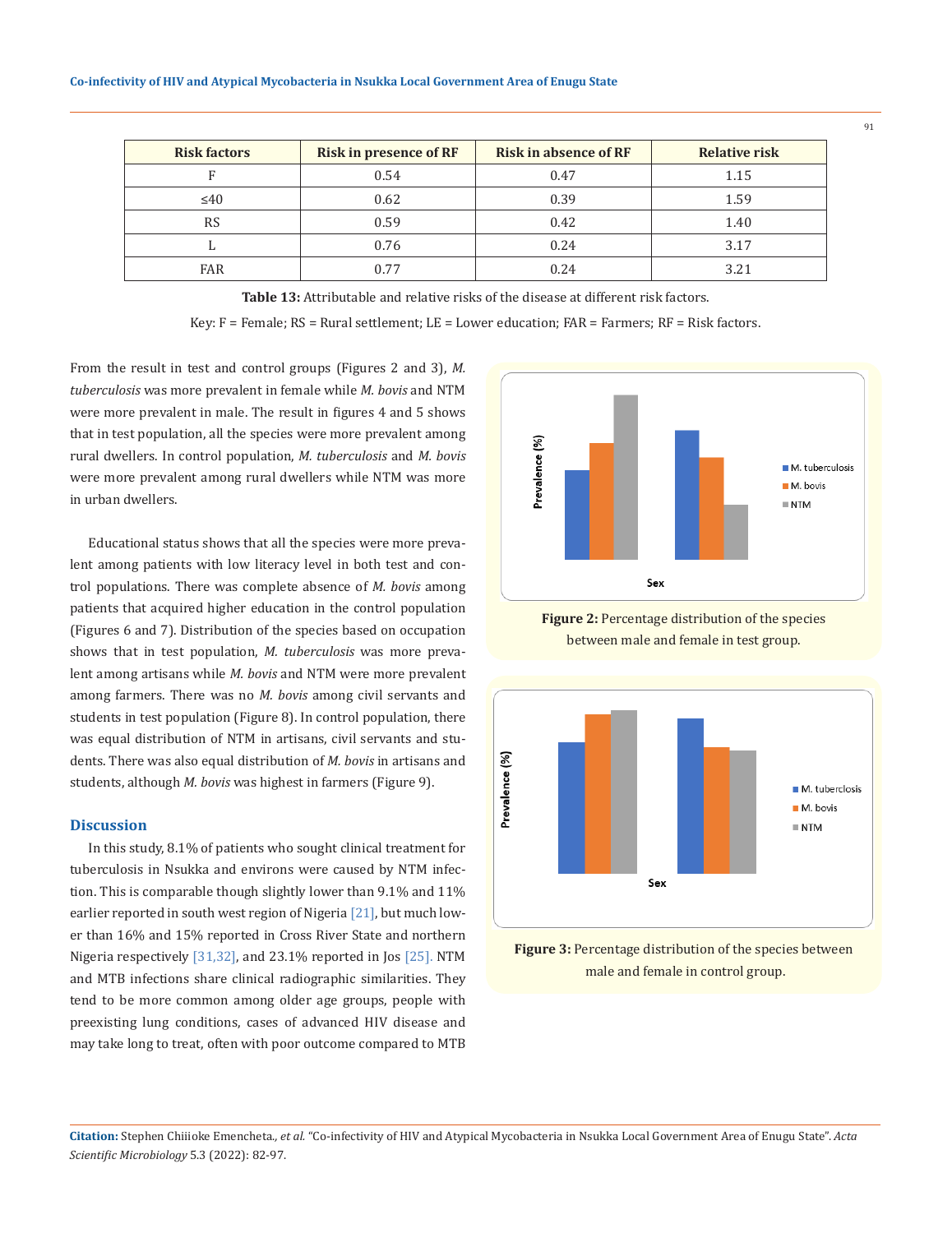

**Figure 4:** Percentage distribution of the species between urban and rural dwellers in test group.







Figure 6: Percentage distribution of the species based on educational status in test group.



**Figure 7:** Percentage distribution of the species based on educational status in control group.







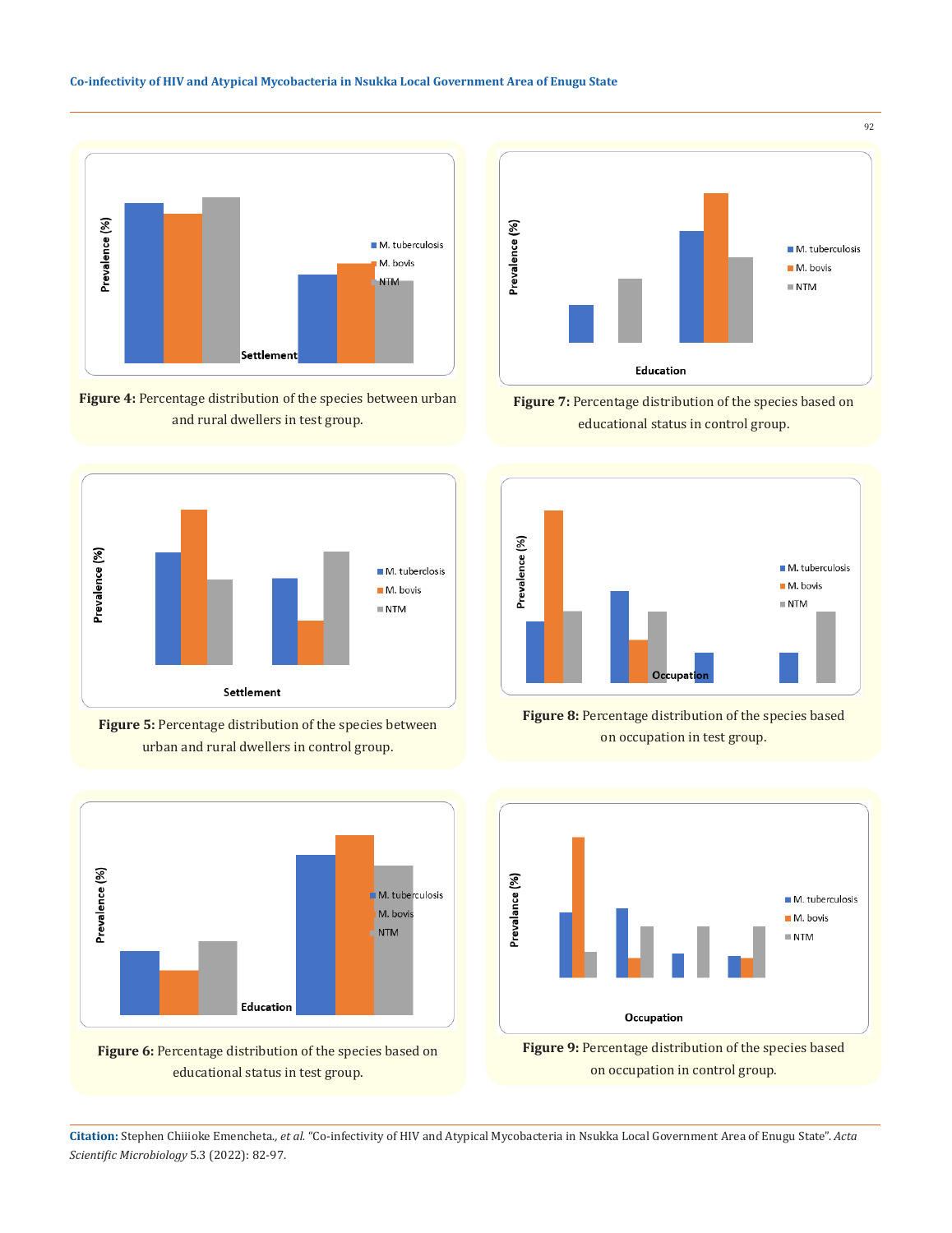[3]. However, in this study, we found that both NTM and MTB infected cases were older in age. This is contrary to earlier report by Aliyu., *et al.* [32], although it agrees in part with their report in that the disease was more common among younger patients with HIV. This difference may be because of the lower number of patients who presented to the clinic in this age category. We did not find any association between NTM and population environment [rural or urban dwellers]. Given the very low sensitivity of the standard of smear diagnostic test and absolute specificity of the newly WHO recommended point-of-care diagnostic [GeneXpert] for the NTM, a mechanism for the routine identification of NTM infections in high burden resource limited areas of the world is urgently needed [33].

In this study, the majority of *Mycobacterium tuberculosis* complex [MTBC] cases were caused by *M. tuberculosis* with few cases caused by *M. bovis*. The 11.4% prevalence of *M. bovis* reported in our study is comparable though lower than recent report in Ibadan [34]. Our finding agrees with recent evidence that strains of *M. bovis* different from the cattle strains infect humans [34]. This further strengthens the speculation on the possibility of human-to-human airborne transmission of bovine tuberculosis and its relative contribution to new infections in humans [35]. This suggests that in addition to ingestion, an inhalational route of transmission from cattle to human may occur with those working with infected livestock on farms or slaughter houses. Closeness of people in the rural areas to domestic and wild animals might be the reason for the high prevalence of *M. bovis* in the rural areas as reported in our study.

The atypical mycobacterium isolated from the sputum specimen was *Mycobacterium avium* complex [MAC]. This organism has been reported in literature as significant NTM that is responsible for PTB-like infections in humans [13]. Currently, many species of NTM are recognized as potential pathogens. With AIDS epidemic, atypical mycobacteria have taken a new importance with the recognition that the *M. avium* complex [MAC] generally infect AIDS patients more so when their CD4+ cell count decreases below 200/ mm3. 90% of mycobacterial infections in patients with AIDS involve either MTBC or MAC while the remaining 10% of infections is accounted for by various NTM [36].

Molecular techniques showed that 3 of the 124 smear positive samples were not members of the genus *Mycobacterium*, despite the fact that they were isolated from sputum smear positive patients. It may be that these organisms are *Nocardia* spp. or *Tsukamurella* spp. The incidence of Nocardiosis especially *Nocardia asteroids* complex has been on the increase due to increase in the number of immunocompromised patients during the recent decades [37]. More than 70% of patients with *nocardia* infections are immunocompromised and disseminated nocardiosis is associated with several immunocompromising conditions. *Nocardia* spp. and *Tsukamurella* spp. have also been associated with pulmonary diseases in humans [38]. All three genera [*Mycobacterium*, *Nocardia* and *Tsukamurella*] belong to the same family Actinomycetales with mycolic acid cell walls [39]. More recently, HIV infection has been described as a risk factor for disseminated nocardiosis.

In the present study, 24% of the HIV-seropositive patients had TB. This is much lower than the 40% and 32.8% prevalence of active TB reported among HIV-seropositive patients in the Nigerian cities of Ilorin [40] and Ibadan [41] respectively. However, it is higher than 10.5% reported in Northern Nigeria [42] and much higher than that in the United States [43]. Evidence from areas with high TB and HIV burden indicates a high incidence of TB/HIV coinfection [44]. The differences observed between our centre and other Nigerian centres could be due to selection factors: the other studies were conducted before free antiretroviral drugs were provided in government hospitals. Antiretroviral drugs became free of charge in Nigeria in 2005, before which only those who could afford therapy went to hospitals, sometimes as a last resort, which would have resulted in a pooling of late-stage patients at these hospitals. Several factors have been suggested to contribute to the variation of the smear positivity rate. Among them are the demographic position of the patient and their socio-economic status [45]. It has been observed that TB thrives most in communities in which poverty and destitution abound  $[46]$ . The age distribution reveals highest prevalence to be in the age group 31 - 40 yrs. (24.5%) followed by 21 - 30yrs (22.5%), which represent the most productive age group economically and correlates with work done by Onipede., *et al.* [46] at Ile-Ife. This can have a serious negative effect on socio-economic status of a country being the economically productive age group.

Out of the 24 co-infected cases, 11 (45.8%) had CD4 count less than 200 cells**/**μl This shows that a low CD4 count may increase the chance of developing TB. In the medical literature, there is no clear cutoff for CD4 count above which the risk for TB development is

**Citation:** Stephen Chiiioke Emencheta.*, et al.* "Co-infectivity of HIV and Atypical Mycobacteria in Nsukka Local Government Area of Enugu State". *Acta Scientific Microbiology* 5.3 (2022): 82-97.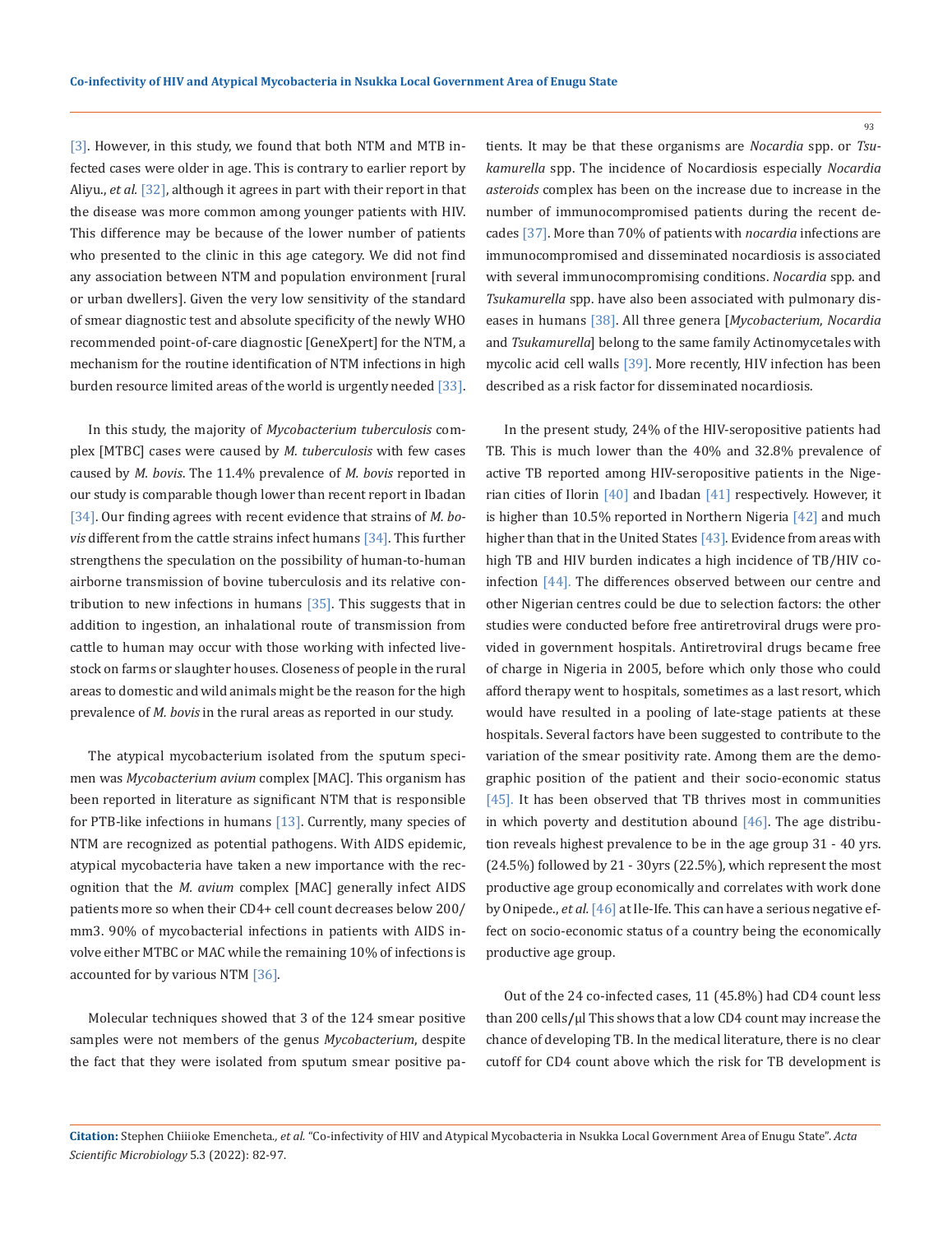diminished. However, there is a clear inverse correlation between CD4 count and the risk of opportunistic infections and death [47]. Smear positivity was significantly associated with severe immunesuppression (CD4 count <200 cells/µl) (P < 0.05). Markowitz., *et al.* [48] identified 2 major risk factors for TB progression: a positive result on a protein purified derivative test at baseline or during the study, which indicates the importance of the degree of previous or current exposure to *Mycobacterium tuberculosis*, and a low CD4 count, which shows the role of immune-depression in the development of active TB. Development of active TB is often prevented by the host's intact immune system  $[49]$ , but this is the target of HIV infection. In TB/HIV co-infected patients therefore, there will be a steady deterioration in this protective capacity of the cell-mediated immunity till a critical point at which tubercle bacilli begin to proliferate and cause clinical disease [49].

Educational status shows that all the species were more prevalent among patients with low literacy level in both HIV positive and negative populations. This might be due to increased level of awareness of the risks, signs and symptoms of TB among population with high literacy level. The association of educational status with awareness of TB signs may be attributed to higher literacy. Higher level of educational attainment is often a factor for better family income. Families that have high income are able to purchase household assets like television, radio and Wi-Fi internet, and other communication appliances that increase their knowledge of health-related matters which are of public concern. Similar studies have also supported our observation that literates were more likely to be aware than the illiterates of the signs and symptoms of TB [50].

#### **Conclusion**

The data obtained in this study provides some evidence of the role of nontuberculous AFB organisms in pulmonary tuberculosis especially in HIV patients. The comparable ineffectiveness of the standard of smear test in identifying the NTM infection underscores the need for a cheaper, easier, highly sensitive and specific TB screening protocol for effective disease control. The high prevalence of clinical pulmonary tuberculosis due to *M. bovis* linked to HIV co-infection (20.8%) as reported in our study presents novel public health challenge which needs to be considered when planning prevention and treatment of the disease. The challenge therefore in most African countries and especially Nigeria still remains the introduction in a large scale of laboratory procedure for the specific identification of mycobacteria. Introduction of molecular screening assays that include rapid detection of NTM infections in high burden resource limited settings should be a priority for strengthening the public health response.

### **Conflict of Interest**

The authors declare no conflict of interest.

#### **Funding**

The authors conducted the study without external funding.

#### **Authors' Contributions**

UMD conceived and designed the study. AA collected the data. UMD and AA was responsible for coordination and implementation of study. UMD, AA, SCE and CE conducted data analysis and article writing. All authors read and approved the final manuscript.

#### **Data Availability**

Data for this study will made available upon request.

#### **Consent for Publication**

All the authors have read and approved submission of this research article.

#### **Bibliography**

- 1. [World health Organization. "The World Health Report. Life in](https://www.who.int/whr/1998/en/whr98_en.pdf)  [the 21st Century: A Vision for All". Report of the Director Gen](https://www.who.int/whr/1998/en/whr98_en.pdf)[eral WHO Geneva \(1998\).](https://www.who.int/whr/1998/en/whr98_en.pdf)
- 2. [I Szabo. "Diagnosis and Treatment of Disease Caused by Non](https://pubmed.ncbi.nlm.nih.gov/9279284/)tuberculosis mycobacteria". *[American Review on Respiratory](https://pubmed.ncbi.nlm.nih.gov/9279284/) Diseases* [142 \(1990\): 940-953.](https://pubmed.ncbi.nlm.nih.gov/9279284/)
- 3. DE Griffith., *et al*[. "ATS Mycobacterial Diseases Subcommit](https://pubmed.ncbi.nlm.nih.gov/17277290/)[tee; American Thoracic Society; Infectious Disease Society of](https://pubmed.ncbi.nlm.nih.gov/17277290/) [America. An official ATS/IDSA Statement: Diagnosis, Treat](https://pubmed.ncbi.nlm.nih.gov/17277290/)[ment, and Prevention of Nontuberculous Mycobacterial Dis](https://pubmed.ncbi.nlm.nih.gov/17277290/)eases". *[American Journal of Respiratory and Critical Care Medi](https://pubmed.ncbi.nlm.nih.gov/17277290/)cine* [175 \(2007\): 365-416.](https://pubmed.ncbi.nlm.nih.gov/17277290/)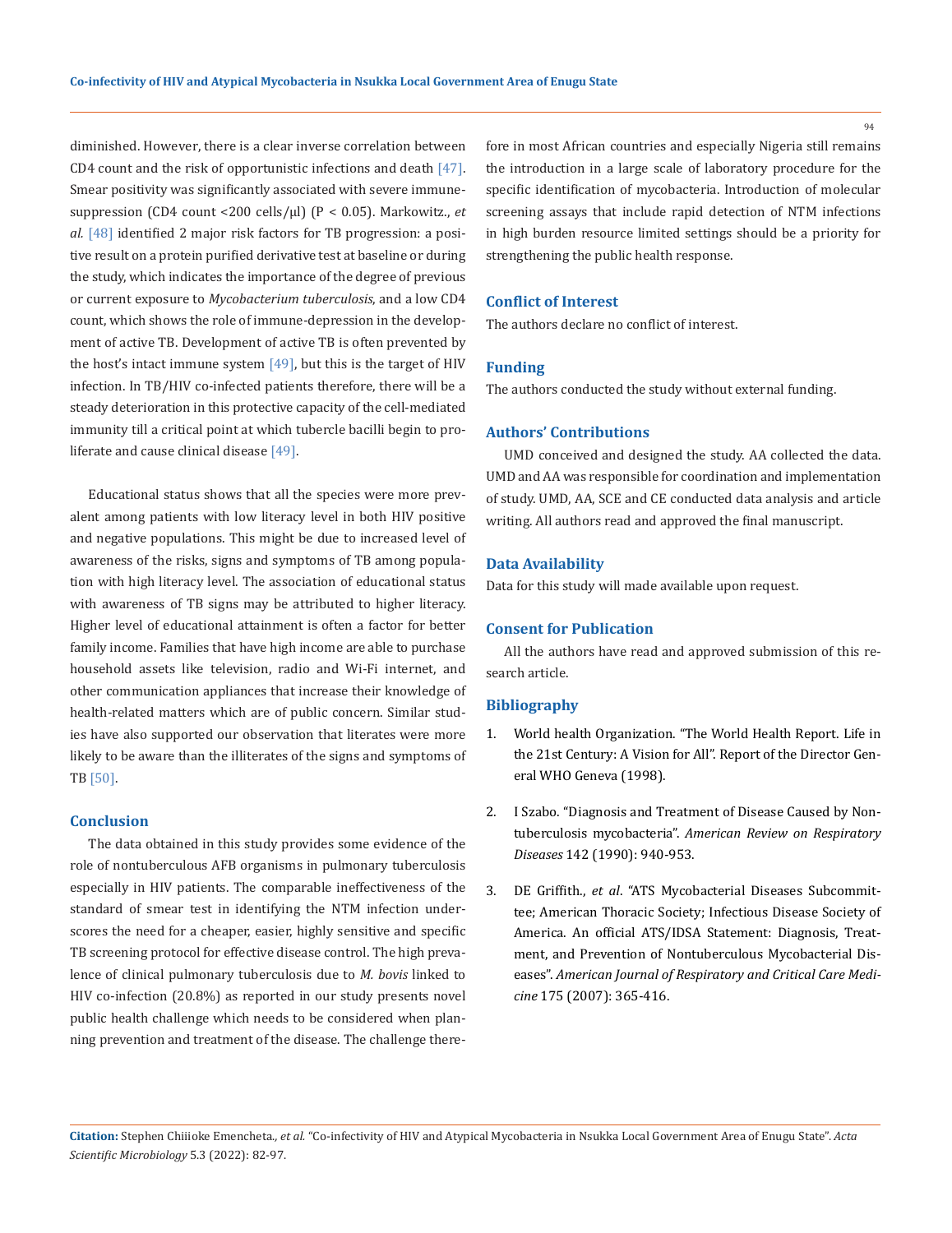- 4. [E Tortoli. "Impact of Genotypic Studies on Mycobacterial Tax](https://www.ncbi.nlm.nih.gov/pmc/articles/PMC153139/)[onomy: The new Mycobacteria of the 1990s".](https://www.ncbi.nlm.nih.gov/pmc/articles/PMC153139/) *Clinical Micro[biological Review](https://www.ncbi.nlm.nih.gov/pmc/articles/PMC153139/)* 16 (2003): 319-354.
- 5. [M Pinner. "Atypical Acid Fast Microorganisms".](https://pubmed.ncbi.nlm.nih.gov/14209529/) *American Re[view on Tuberculosis](https://pubmed.ncbi.nlm.nih.gov/14209529/)* 32 (1935): 424-445.
- 6. RJ Wallace., *et al*[. "Diagnosis and Treatment of Disease Caused](https://pubmed.ncbi.nlm.nih.gov/9279284/) [by Non-Tuberculous Mycobacteria".](https://pubmed.ncbi.nlm.nih.gov/9279284/) *American Review Respiratory Disease* [142 \(1990\): 940-953.](https://pubmed.ncbi.nlm.nih.gov/9279284/)
- 7. [TK Marras and CL Daley. "Epidemiology of Human Pulmonary](https://pubmed.ncbi.nlm.nih.gov/25676516/) [Infection with Nontuberculous Mycobacteria".](https://pubmed.ncbi.nlm.nih.gov/25676516/) *Clinics in Chest Medicine* [23.3 \(2002\): 553-567.](https://pubmed.ncbi.nlm.nih.gov/25676516/)
- 8. MP Zykov., *et al*[. "Non-tuberculosis Mycobacteria in Africa. 1.](https://pubmed.ncbi.nlm.nih.gov/4872712/) Isolation and Identification". *[Bulletin of the World Health Orga](https://pubmed.ncbi.nlm.nih.gov/4872712/)nization 37* [\(1967\): 927-938.](https://pubmed.ncbi.nlm.nih.gov/4872712/)
- 9. [MP Zykov and H Roulet. "Non-tuberculosis Mycobacteria in Af](https://www.ncbi.nlm.nih.gov/pmc/articles/PMC2554239/)[rica. 3. Formamidase activity-its Evaluation and Practical Ap](https://www.ncbi.nlm.nih.gov/pmc/articles/PMC2554239/)plication". *[Bulletin of the World Health Organization](https://www.ncbi.nlm.nih.gov/pmc/articles/PMC2554239/)* 37 (1967): [947-951.](https://www.ncbi.nlm.nih.gov/pmc/articles/PMC2554239/)
- 10. [E Wolinsky. "Nontuberculous Mycobacteria and Associated](https://pubmed.ncbi.nlm.nih.gov/369415/) Disease". *[American Review on Respiratory Diseases](https://pubmed.ncbi.nlm.nih.gov/369415/)* 119 (1979): [107-159.](https://pubmed.ncbi.nlm.nih.gov/369415/)
- 11. [Center for Disease Control and Prevention. "Nosocomial](https://pubmed.ncbi.nlm.nih.gov/1870559/) [Transmission of Multidrug-Resistant Tuberculosis Among](https://pubmed.ncbi.nlm.nih.gov/1870559/) [HIV-infected Persons-Florida and New York, 1988-1991".](https://pubmed.ncbi.nlm.nih.gov/1870559/) *Mor[bidity and Mortality Weekly Report](https://pubmed.ncbi.nlm.nih.gov/1870559/)* 40 (1991a): 585-591.
- 12. [CR Horsburgh. "Mycobacterium avium Complex Infection in](https://pubmed.ncbi.nlm.nih.gov/2017230/) [the Acquired Immunodeficiency Syndrome".](https://pubmed.ncbi.nlm.nih.gov/2017230/) *New England Journal Medicine* [324 \(1991\): 1332-1338.](https://pubmed.ncbi.nlm.nih.gov/2017230/)
- 13. SD Nightingale., *et al*[. "Incidence of Mycobacterium avium](https://academic.oup.com/jid/article-abstract/165/6/1082/1149149?redirectedFrom=fulltext)[intracellulare Complex Bacteremia in Human Immunodefi](https://academic.oup.com/jid/article-abstract/165/6/1082/1149149?redirectedFrom=fulltext)ciency Virus-Positive Patients". *[Journal of Infectious Disease](https://academic.oup.com/jid/article-abstract/165/6/1082/1149149?redirectedFrom=fulltext)* [165 \(1992\): 1082-1085.](https://academic.oup.com/jid/article-abstract/165/6/1082/1149149?redirectedFrom=fulltext)
- 14. [VM Katoch. "Infections Due to Non-Tuberculous Mycobacteria](https://pubmed.ncbi.nlm.nih.gov/15520483/) (NTM)". *[Indian Journal of Medical Research](https://pubmed.ncbi.nlm.nih.gov/15520483/)* 120 (2004): 290- [304.](https://pubmed.ncbi.nlm.nih.gov/15520483/)
- 15. JF Kazda. "The Principles of Ecology of Mycobacteria". In: Biology of Mycobacteria. London: Academic Press 2 (1983): 323- 342.
- 16. RJO' Brien., *et al*[. "The Epidemiology of Non-Tuberculous My](https://pubmed.ncbi.nlm.nih.gov/3579001/)[cobacteria Disease in the United States; Results From a Na](https://pubmed.ncbi.nlm.nih.gov/3579001/)tional Survey". *[American Review on Respiratory Diseases](https://pubmed.ncbi.nlm.nih.gov/3579001/)* 135 [\(1987\): 1007-1014.](https://pubmed.ncbi.nlm.nih.gov/3579001/)
- 17. M Tsukamura., *et al*[. "Studies on the Epidemiology of Non-](https://pubmed.ncbi.nlm.nih.gov/3202368/)[Tuberculous Mycobacteriosis in Japan".](https://pubmed.ncbi.nlm.nih.gov/3202368/) *American Review on Respiratory Disease* [137 \(1988\): 1280-1284.](https://pubmed.ncbi.nlm.nih.gov/3202368/)
- 18. Public Health Bull. "Tuberculosis and Atypical Mycobacteria". *New South Wales* 4 (1993): 785-832.
- 19. R Sachdev., *et al*[. "Characterization and Susceptibility Pattern](https://pubmed.ncbi.nlm.nih.gov/12201173/)  of Extrapulmonary Isolates". *[Indian Journal of Medical Re](https://pubmed.ncbi.nlm.nih.gov/12201173/)search* [115 \(2002\): 102-107.](https://pubmed.ncbi.nlm.nih.gov/12201173/)
- 20. LM Oliver., *et al*[. "Nontuberculous Pycobacteria II: Nested-](https://pubmed.ncbi.nlm.nih.gov/12433669/)[Cohort Study of Impact on Cystic Fibrosis lung Disease".](https://pubmed.ncbi.nlm.nih.gov/12433669/)  *[American Journal of Respiratory and Critical Care Medicine](https://pubmed.ncbi.nlm.nih.gov/12433669/)* 167 [\(2003\):835-840.](https://pubmed.ncbi.nlm.nih.gov/12433669/)
- 21. EO Idigbe., *et al*[. "Human Pulmonary Infections with Bovine](https://pubmed.ncbi.nlm.nih.gov/3534283/)  [and Typical Mycobacteria in Lagos, Nigeria".](https://pubmed.ncbi.nlm.nih.gov/3534283/) *Journal of Tropi[cal Medicine and Hygiene](https://pubmed.ncbi.nlm.nih.gov/3534283/)* 89.3 (1986): 143-148.
- 22. [D Wagner and L S Young. "Non-Tuberculous Mycobacterial In](https://pubmed.ncbi.nlm.nih.gov/15624889/)[fections: A Clinical Review".](https://pubmed.ncbi.nlm.nih.gov/15624889/) *Infection* 32 (2004): 257-270.
- 23. YS Park., *et al*[. "Rapid Increase of Non Tuberculous Mycobac](https://pubmed.ncbi.nlm.nih.gov/20626955/)[teria Lung Disease at a Tertiary Referral Hospital in South Ko](https://pubmed.ncbi.nlm.nih.gov/20626955/)rea". *[International Journal of Tuberculosis and Lung Diseases](https://pubmed.ncbi.nlm.nih.gov/20626955/)* [14.8 \(2010\): 1069-1071.](https://pubmed.ncbi.nlm.nih.gov/20626955/)
- 24. PCAM Buijtels., *et al*[. "Non Tuberculous Mycobacteria, Zam](https://www.ncbi.nlm.nih.gov/pmc/articles/PMC2657609/)bia". *[Emerging Infectious Diseases](https://www.ncbi.nlm.nih.gov/pmc/articles/PMC2657609/)* 15.2 (2009): 242-249.
- 25. JD Mawak., *et al*[. "Human Pulmonary Infections with Bovine](https://www.ncbi.nlm.nih.gov/pmc/articles/PMC1868006/)  [and Environmental \(Atypical Mycobacteria\) in Jos, Nigeria".](https://www.ncbi.nlm.nih.gov/pmc/articles/PMC1868006/)  *[Ghanaian Medical Journal](https://www.ncbi.nlm.nih.gov/pmc/articles/PMC1868006/)* 40 (2006): 132-136.
- 26. JS Philalay., *et al*[. "Genes Required for Intrinsic Multidrug Re](https://pubmed.ncbi.nlm.nih.gov/15328105/)[sistance in Mycobacterium avium".](https://pubmed.ncbi.nlm.nih.gov/15328105/) *Antimicrobial Agents Chemotherapy* [8.9 \(2004\): 3412-3418.](https://pubmed.ncbi.nlm.nih.gov/15328105/)

**Citation:** Stephen Chiiioke Emencheta.*, et al.* "Co-infectivity of HIV and Atypical Mycobacteria in Nsukka Local Government Area of Enugu State". *Acta Scientific Microbiology* 5.3 (2022): 82-97.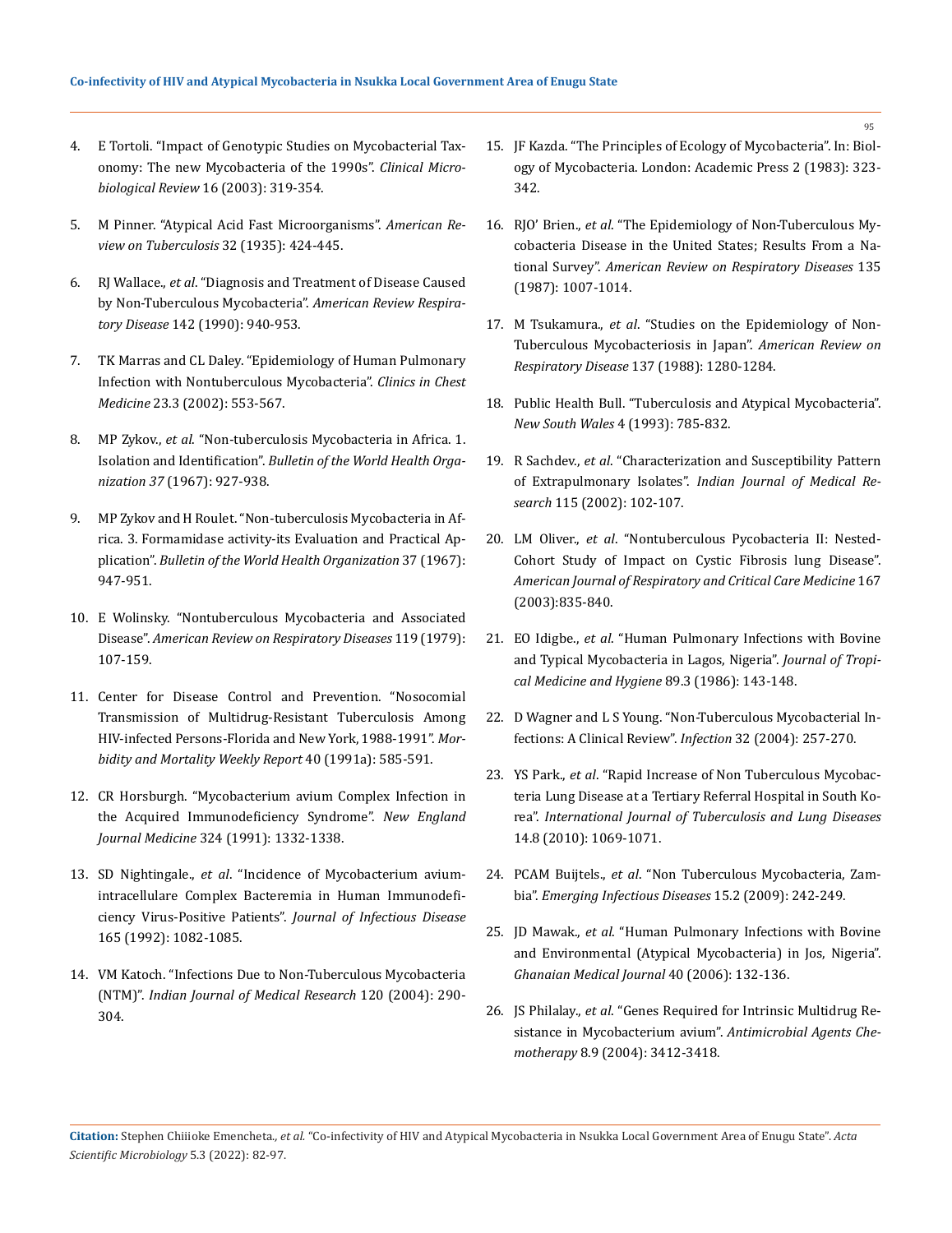- 27. [WJ Koh and QJ Kwon. "Treatment of Tuberculosis Patients in](https://synapse.koreamed.org/articles/1001586) the Private Sector in Korea". *[Tuberculosis and Respiratory Dis](https://synapse.koreamed.org/articles/1001586)eases* [56 \(2004\): 443-449.](https://synapse.koreamed.org/articles/1001586)
- 28. TS Alexander., *et al*[. "Absolute CD4 Counts Obtained by a Three-](https://pubmed.ncbi.nlm.nih.gov/9521157/)[Colour Flow-Cytometric Method without the use of Haematol](https://pubmed.ncbi.nlm.nih.gov/9521157/)ogy Analyzer". *[Clinical and Diagnostic Laboratory Immunology](https://pubmed.ncbi.nlm.nih.gov/9521157/)* [5.2 \(1998\): 266-269.](https://pubmed.ncbi.nlm.nih.gov/9521157/)
- 29. International Union against Tuberculosis and Lung Disease. "Technical Guide: Sputum Examination for Tuberculosis by Direct Microscopy in Low Income Countries". Paris (2000).
- 30. TL Wu. *et al*[. "Rapid Identification of Mycobacteria From Smear](https://pubmed.ncbi.nlm.nih.gov/18768657/) [Positive Sputum Samples By Nested PCR-Restriction Fragment](https://pubmed.ncbi.nlm.nih.gov/18768657/) [Length Polymorphism Analysis".](https://pubmed.ncbi.nlm.nih.gov/18768657/) *Journal of Clinical Microbiology* [46.11 \(2008\): 3591-3594.](https://pubmed.ncbi.nlm.nih.gov/18768657/)
- 31. [BT Pokam and AE Asuquo. "Acid-Fast Bacilli Other than Myco](https://www.hindawi.com/journals/trt/2012/301056/)[bacteria in Tuberculosis Patients Receiving Directly Observed](https://www.hindawi.com/journals/trt/2012/301056/) [Therapy Short Course in Cross River State, Nigeria".](https://www.hindawi.com/journals/trt/2012/301056/) *Tuberculo[sis Research and Treatment](https://www.hindawi.com/journals/trt/2012/301056/)* (2012): 4.
- 32. G Aliyu., *et al*[. "Prevalence of Nontuberculous Mycobacterial](https://www.ncbi.nlm.nih.gov/pmc/articles/PMC3650061/) [Infections Among Tuberculosis Suspects in Nigeria".](https://www.ncbi.nlm.nih.gov/pmc/articles/PMC3650061/) *Plos One* [8.5 \(2013\).](https://www.ncbi.nlm.nih.gov/pmc/articles/PMC3650061/)
- 33. EM Marlowe., *et al*[. "Evaluation of the Cepheid Xpert MTB/](https://pubmed.ncbi.nlm.nih.gov/21289151/) [RIF Assay for Direct Detection of Mycobacterium Tuberculosis](https://pubmed.ncbi.nlm.nih.gov/21289151/) [Complex in Respiratory Specimens".](https://pubmed.ncbi.nlm.nih.gov/21289151/) *Journal of Clinical Microbiology* [49 \(2011\): 1621-1623.](https://pubmed.ncbi.nlm.nih.gov/21289151/)
- 34. S Cadmus., *et al*[. "Molecular Analysis of Human and Bovine Tu](https://www.ncbi.nlm.nih.gov/pmc/articles/PMC1351927/)[bercle Bacilli from a Local Setting in Nigeria".](https://www.ncbi.nlm.nih.gov/pmc/articles/PMC1351927/) *Journal of Clinical Microbiology* [44.1 \(2006\): 29-34.](https://www.ncbi.nlm.nih.gov/pmc/articles/PMC1351927/)
- 35. O Cosivi., *et al*[. "Epidemiology of Mycobacterium bovis Infec](https://pubmed.ncbi.nlm.nih.gov/8593405/)[tion in Animals and Humans, with Particular Reference to Af](https://pubmed.ncbi.nlm.nih.gov/8593405/)rica". *[Revue Scientifique et Technique](https://pubmed.ncbi.nlm.nih.gov/8593405/)* 14.3 (1995): 733-746.
- 36. P Sivasankari., *et al*[. "Atypical Mycobacterial Infection among](https://pubmed.ncbi.nlm.nih.gov/16696524/) [HIV Seronegative Patients in Pondicherry".](https://pubmed.ncbi.nlm.nih.gov/16696524/) *Indian Journal of [Chest Diseases and Allied Science](https://pubmed.ncbi.nlm.nih.gov/16696524/)* 48 (2006): 107-109.
- 37. F Márquez-Diaz., *et al*[. "Nocardiasis in Patients with HIV Infec](https://pubmed.ncbi.nlm.nih.gov/11362038/)tion". *[AIDS Patient Care and STDs](https://pubmed.ncbi.nlm.nih.gov/11362038/)* 12.11 (1998): 825-832.
- 38. D Ray., *et al*[. "Tsukamurella Infections. Review of the Litera](https://pubmed.ncbi.nlm.nih.gov/9097849/)[ture Apropos of Case".](https://pubmed.ncbi.nlm.nih.gov/9097849/) *Pathologie Biologie* 45: 60-65.
- 39. SW Nam., *et al*[. "Tsukamurella spumae sp. Nov., A Novel Ac](https://pubmed.ncbi.nlm.nih.gov/14529179/)[tinomycete Associated with Foaming in Activated Sludge](https://pubmed.ncbi.nlm.nih.gov/14529179/)  Plants". *[System Applied Microbial](https://pubmed.ncbi.nlm.nih.gov/14529179/)* 26 (2003): 367-375.
- 40. [AK Salami and IA Katibi. "Human Immunodeficiency Virus-](https://pubmed.ncbi.nlm.nih.gov/17722813/)[Associated Tuberculosis: Pattern and Trend in the University](https://pubmed.ncbi.nlm.nih.gov/17722813/) of Ilorin Teaching Hospital". *[African Journal of Medicine and](https://pubmed.ncbi.nlm.nih.gov/17722813/)  Medical Science* [35.4 \(2006\): 457-460.](https://pubmed.ncbi.nlm.nih.gov/17722813/)
- 41. OB Awoyemi., *et al*[. "Prevalence of Active Pulmonary Tuber](https://pubmed.ncbi.nlm.nih.gov/15027773/)[culosis in Human Immunodeficiency Virus Seropositive Adult](https://pubmed.ncbi.nlm.nih.gov/15027773/)  [Patients in University College Hospital, Ibadan, Nigeria".](https://pubmed.ncbi.nlm.nih.gov/15027773/) *Afri[can Journal of Medicine and Medical Science](https://pubmed.ncbi.nlm.nih.gov/15027773/)* 31.4 (2002): 329- [332.](https://pubmed.ncbi.nlm.nih.gov/15027773/)
- 42. [I Zubairu and B Musa. "Prevalence and Predictors of Tubercu](https://pubmed.ncbi.nlm.nih.gov/19265273/)[losis Co-infection among HIV-Seropositive Patients Attending](https://pubmed.ncbi.nlm.nih.gov/19265273/) [the Aminu Kano Teaching Hospital, Northern Nigeria".](https://pubmed.ncbi.nlm.nih.gov/19265273/) *Journal of Epidemiology* [19.2 \(2009\): 81-87.](https://pubmed.ncbi.nlm.nih.gov/19265273/)
- 43. R Albalak., *et al*[. "Trends in Tuberculosis/Human Immunodefi](https://jamanetwork.com/abusenotice)[ciency Virus Comorbidity, United States, 1993-2004".](https://jamanetwork.com/abusenotice) *Archives of Internal Medicine* [167.22 \(2007\): 2443-2452.](https://jamanetwork.com/abusenotice)
- 44. HR Brodt., *et al*[. "Changing Incidence of AIDS-Defining Illness](https://pubmed.ncbi.nlm.nih.gov/9386808/)[es in the Era of Antiretroviral Combination Therapy".](https://pubmed.ncbi.nlm.nih.gov/9386808/) *AIDS* 11 [\(1997\): 1731-1738.](https://pubmed.ncbi.nlm.nih.gov/9386808/)
- 45. [P Nun and KP MeAdam. "Mycobacterium infection in AIDS".](https://www.ncbi.nlm.nih.gov/pmc/articles/PMC3307397/)  *[British Medical Bull](https://www.ncbi.nlm.nih.gov/pmc/articles/PMC3307397/)* 44 (1985): 801.
- 46. AO Onipede., *et al*[. "Seroprevalence of HIV Antibodies in Tu](https://europepmc.org/article/MED/10442110)[berculosis Patients in Ile-Ife, Nigeria".](https://europepmc.org/article/MED/10442110) *East African Medical Journal* [76.3 \(1999\): 127-132.](https://europepmc.org/article/MED/10442110)
- 47. AJ Nunn., *et al*[. "Mortality Associated with HIV-1 Infection](https://www.ncbi.nlm.nih.gov/pmc/articles/PMC2127535/) [Over Five Years in a Rural Ugandan Population: Cohort Study".](https://www.ncbi.nlm.nih.gov/pmc/articles/PMC2127535/)  *[British Medical Journal](https://www.ncbi.nlm.nih.gov/pmc/articles/PMC2127535/)* 315 (1997): 767-771.
- 48. N Markowitz., *et al*[. "Incidence of Tuberculosis in the United](https://pubmed.ncbi.nlm.nih.gov/9005746/) [States among HIV-Infected Persons".](https://pubmed.ncbi.nlm.nih.gov/9005746/) *Annals of Internal Medicine* [126.2 \(1997\): 123-132.](https://pubmed.ncbi.nlm.nih.gov/9005746/)

**Citation:** Stephen Chiiioke Emencheta.*, et al.* "Co-infectivity of HIV and Atypical Mycobacteria in Nsukka Local Government Area of Enugu State". *Acta Scientific Microbiology* 5.3 (2022): 82-97.